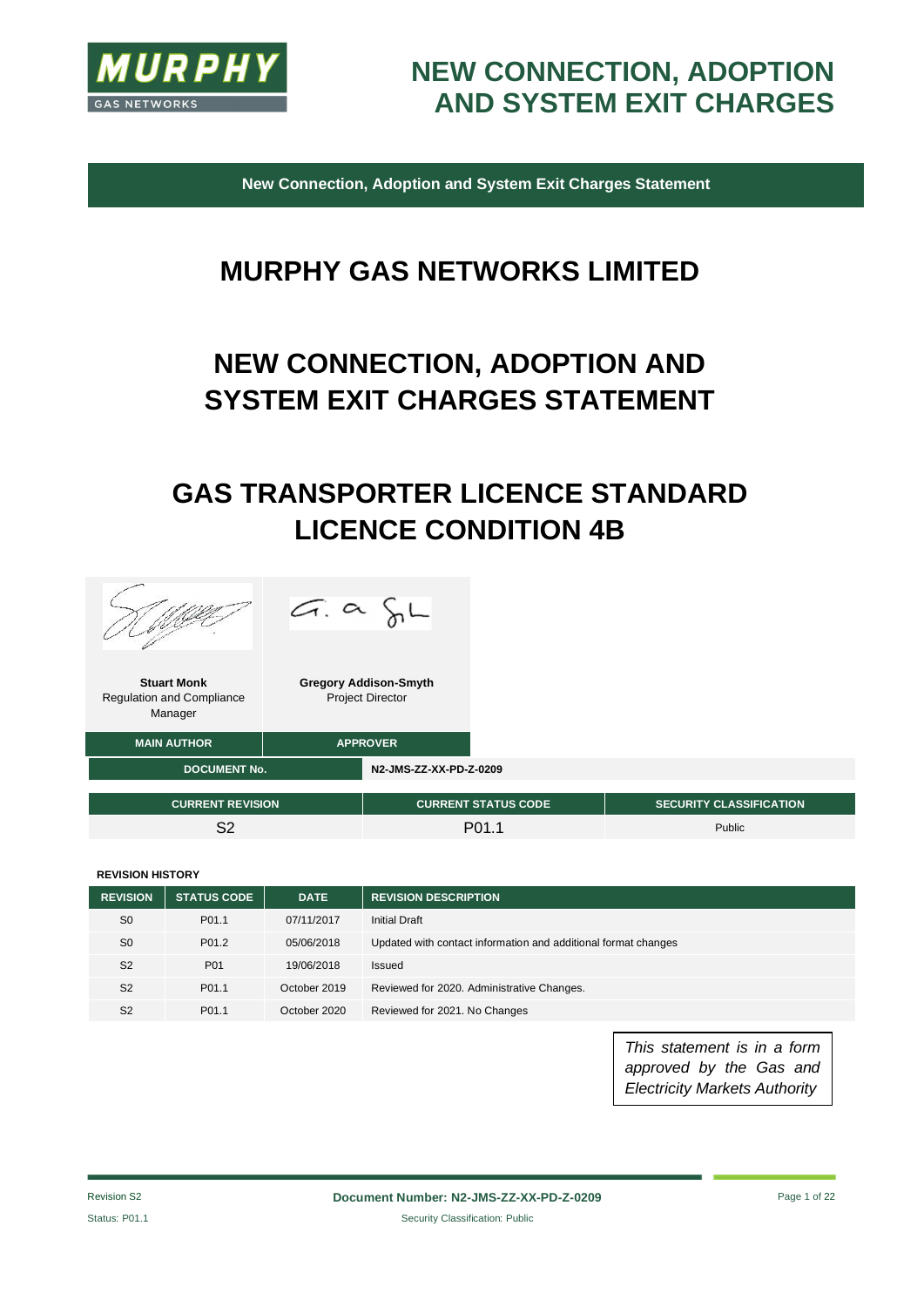

# **Contents**

| 8.0<br>9.0 |  |
|------------|--|
| 9.2        |  |
| 9.3        |  |
| 9.4        |  |
| 9.6        |  |
| 9.7        |  |
| 9.8        |  |
| 9.9        |  |
| 9.10       |  |
|            |  |
|            |  |
| 10.1       |  |
| 10.2       |  |
|            |  |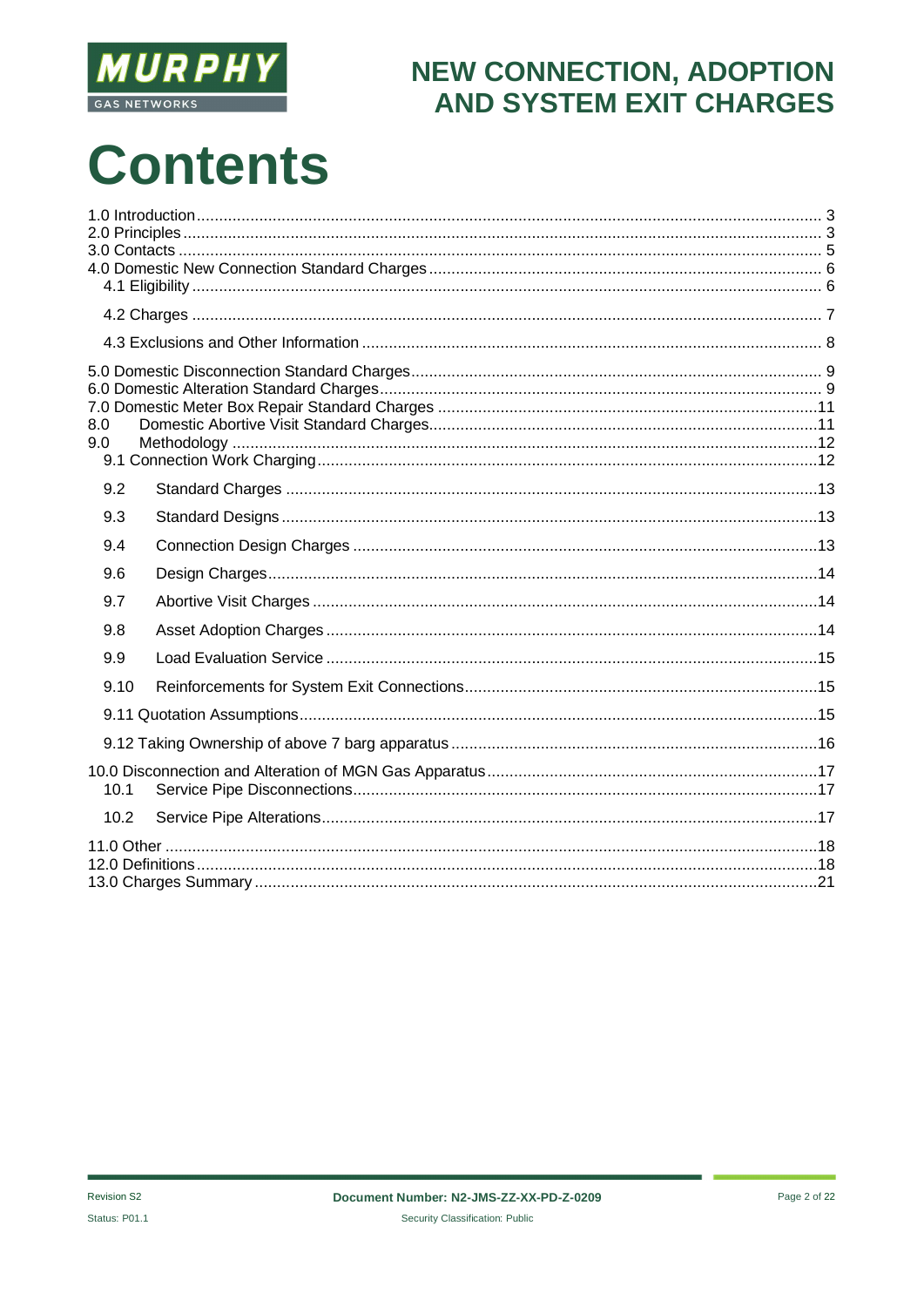

# **1.0 INTRODUCTION**

This is a statement of the principles on which, and the methods by which, Murphy Gas Networks Limited (**MGN**) will determine from the Effective Date below the charges specified in Standard Condition 4B of our Gas Transporter Licence. In addition this document contains sections that outline how MGN will charge for the alteration and disconnection of apparatus. It also includes some information about capacity availability and meter housing.

#### **The effective date of this Statement is 1st July 2018**

# **2.0 PRINCIPLES**

This statement outlines the principles and methods which MGN will use to determine the charges specified in Standard Condition 4B of the Gas Transportation Licence. MGN aims to recover those charges, which it reasonably anticipates to incur when it provides connection services. In general, it is expected that these charges will be paid in full prior to the works commencing.

This statement is split into two parts,

- **PART ONE:** applies to new connection to an existing Domestic Property (with an annual gas consumption of less than 73,200kWh (kilowatt hours) per annum) and located within 23metres of a MGN operated main; or to an alteration / disconnection of such a property already supplied by, and connected onto, an MGN operated Network.
- **PART TWO:** applies for a connection into MGN operated Network (or apparatus) as part of a non-domestic, industrial or commercial supply, embedded connection by another Independent Gas Transporter (IGT) into our network, or to an alteration / disconnection of an existing supply already supplied by, and connected onto an MGN operated Network and that does not fall within the scope of **PART ONE**.

Customers should be aware however that they are free to employ the services of a suitably accredited contractor to carry out any connections work with the exception of physical tie-in to the MGN network which is subject to prior agreement, works that are subject to signature of an MGN adoption agreement (available on request) and where fit for purpose will be adopted by MGN.

The customer, if they choose to use MGN for provision of the connection services, may nominate if they so wish an approved and accredited contractor of their choice to be used by MGN in the provision of the works. In such an event the cost will be based on a design & build tender completed and provided by the chosen contractor plus uplift related to the management of contractors and the general costs of providing connections activities.

MGN's charges for Connection Works will reflect labour, material and overhead costs and include any special expenses required to carry out the connection to the customer's requirements.

Standard charges will be applied for some categories of connection where economies of scale relative to production of bespoke connection quotations show this to be more economic to both the customer and MGN. When a standard charge is not applied, MGN will assess, and quote, the cost of each project using the principles outlined above.

MGN will charge for design where a bespoke design is required to enable the quotation of proposed connection apparatus. Design charges will be identified within quotations and will be based upon the anticipated cost of design works. Any applicable design charge will only be paid, by the customer, when MGN is requested to install the quoted apparatus.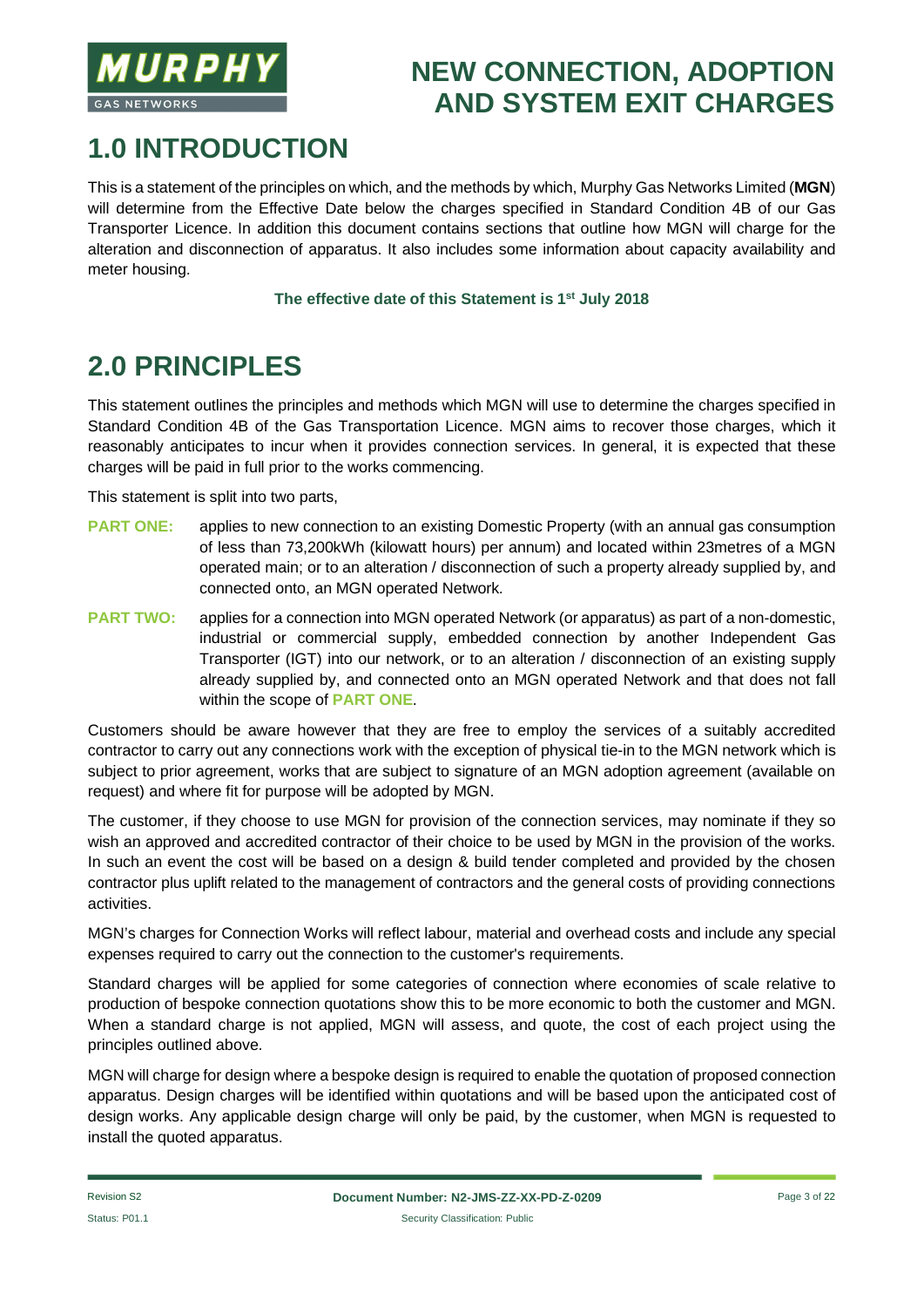

MGN may carry out work additional to that which is required to meet the requirements of the customer to ensure that it develops its pipeline system in an economic and efficient manner. Where this occurs, the cost of any additional works will not be charged to the customer.

Quotations are provided on the presumption of the requester's information. If this information is found to be invalid on connection, MGN has the right to make an additional charge for the inaccuracy.

Any quotations that are issued by MGN will be excluding Value Added Tax (VAT) and each cost element will have an appropriate level of overhead added.

MGN is committed to delivering the best possible service to its consumers. MGN uses chosen contractors for works upon their networks which are being used to quote customers. When obtaining a quotation from our contractors for works upon our network at the customers' requirements, they quote based on those given requirements.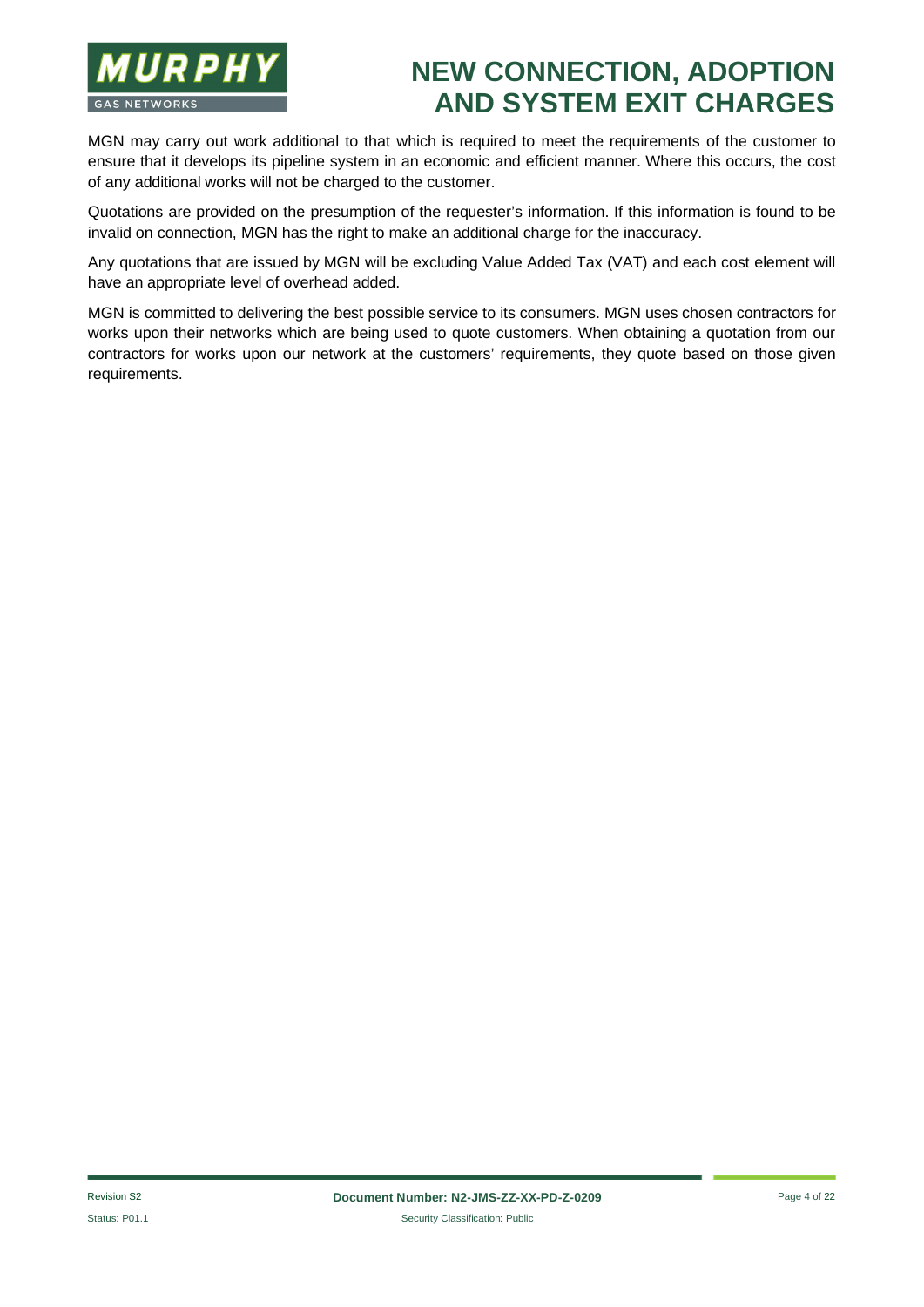

# **3.0 CONTACTS**

#### GAS EMERGENCIES

If you smell gas or are worried about gas safety, call the National Gas Emergency Number immediately on

#### **0800 111 999**

*All calls to this emergency number are recorded and may be monitored*

#### MURPHY GAS NETWORKS LIMITED

To obtain information about any of the services set out in this document, or to have a quotation for a Connection to an MGN operated system, or any other queries regarding this document should be forwarded to:

| Post:           | Murphy Gas Networks Limited   |
|-----------------|-------------------------------|
|                 | Hawks Green Lane              |
|                 | Cannock                       |
|                 | Staffordshire                 |
|                 | <b>WS11 7LH</b>               |
| Phone:          | 0800 011 4193                 |
| Fax:            | 01543 572 877                 |
| E-Mail:         | gasnetworks@murphygroup.co.uk |
| <b>Website:</b> | www.murphygasnetworks.co.uk   |

#### ENERGY OMBUDSMAN SERVICES

Any complaint in respect of a charge to which this statement relates should be raised with MGN in the first instance to help resolve your complaint.

If we have not been able to resolve your complaint you may refer it to the Energy Ombudsman:-

| Post:           | <b>Ombudsman Services: Energy</b>         |
|-----------------|-------------------------------------------|
|                 | PO Box 966                                |
|                 | Warrington                                |
|                 | WA4 9DF                                   |
| Phone:          | 0330 440 1624                             |
| Fax:            | 0330 440 1625                             |
| Textphone:      | 0330 440 1600                             |
| Email:          | osenquiries@os-energy.org                 |
| <b>Website:</b> | www.ombudsman-services.org/sectors/energy |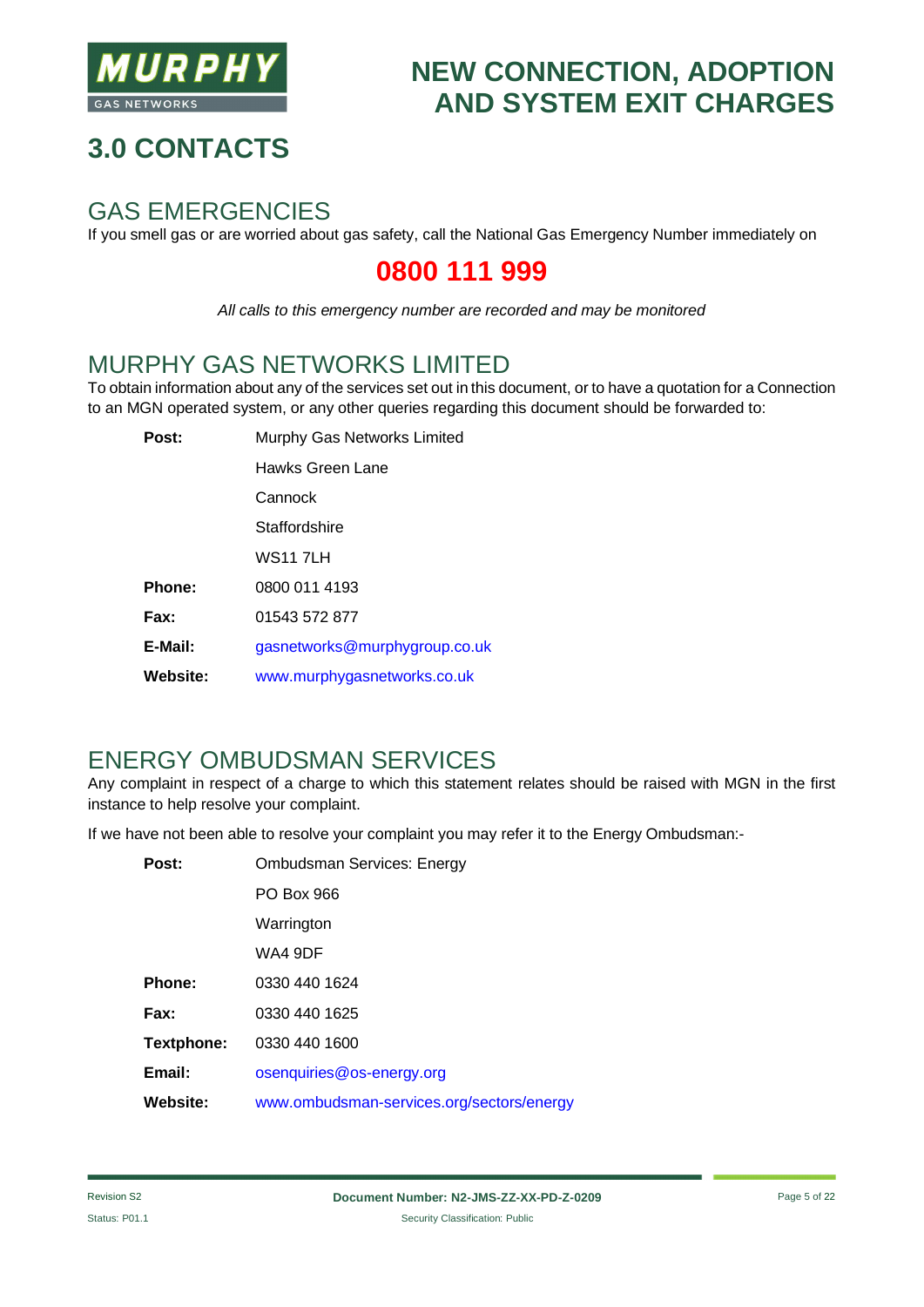

# PART ONE

This part applies to connections, disconnections and alterations to an existing Domestic Property with an annual gas consumption of less than 73,200kWh (kilowatt hours) per annum and located within 23metres of a MGN operated main; or to an alteration / disconnection of such a property already supplied by, and connected onto, an MGN operated Network. For all other works proposed to connect, disconnect or alter our networks, please see **PART TWO**.

# **4.0 DOMESTIC NEW CONNECTION STANDARD CHARGES**

#### 4.1 ELIGIBILITY

#### **DOMESTIC LOAD CONNECTION ALLOWANCE**

In respect of premises that are wholly or mainly used for domestic purposes (consuming 73,200 kWh (2,500 therms) per annum or less), MGN is obliged, at no initial charge, to install the connection to the relevant MGN operated main and lay the first 10 metres of pipe in land that is dedicated to public use provided that the potential consumer's premises is situated within 23m of the relevant MGN operated main. The contribution by MGN in respect of these connections is known as the Domestic Load Connection Allowance. Our Standard Domestic New Connection Charges already discount this allowance.

This allowance is applied so that the first 10 metres laid outside the consumer's premises in land dedicated to public use is free of charge, which includes the final connection, and is subject to the following criteria;

- $\blacksquare$  the new connection must be for individual premises situated within 23 metres of one of MGNs operated mains with no engineering difficulties or other obstacles present that would result in more than 23 metres of pipe being laid to the premises boundary
- n the individual premises does form part of a multiple development, however, the person owning or occupying each premises can be identified (evidence of the owner or occupier will be required). Note that housing developers or landlords or an agent working on behalf of a developer or landlord are not eligible.
- n the premises being used or proposed to be used mainly or wholly for domestic purposes
- $\blacksquare$  there is no existing gas supply to the premises
- n only up to 20 metres of service pipe to be laid on land owned or occupied by the person requiring the connection and where the service termination emergency control valve (ECV) is not more than 1.5 metres above the exterior ground surface level of the individual premises

In addition, any exclusions as defined in the Gas Act, Utilities Act 2000, MGN's Gas Transporters Licence and the Gas (Connection Charges) Regulations 2001 as amended. However, in these circumstances, MGN may still apply the Domestic Load Connection Allowance to these exclusions on selected networks where it has allocated additional investment for these networks to ensure domestic connection costs are kept to a required level based on its own economic criteria and marketing requirements.

Any individual premises meeting the criteria for a Domestic Load Connection Allowance is eligible, regardless of whether the enquiry is part of a single or multiple connection request. Where a situation requires above and below ground pipework, a bespoke price will be issued upon request.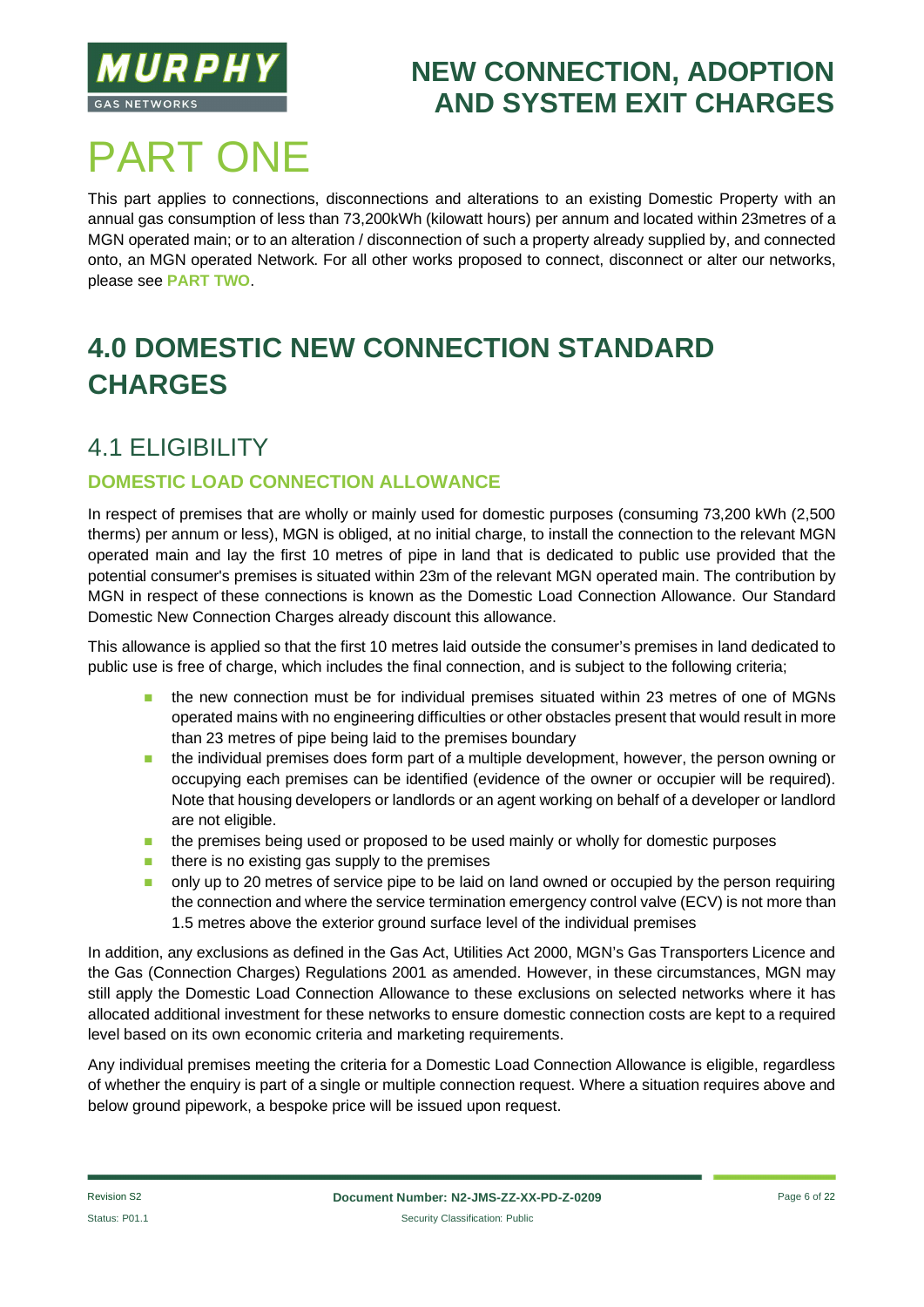

#### 4.2 CHARGES

The price of our Standard Domestic New Connection Charges are as follows:-

| Far side connection,<br>including Excavation<br>and Reinstatement on<br>the Public Highways* | Near side connection,<br>including Excavation<br>and Reinstatement on<br>the Public Highways* | Connection, excluding<br><b>Excavation and</b><br><b>Reinstatement on the</b><br>private area | <b>Above Ground</b><br>pipework |
|----------------------------------------------------------------------------------------------|-----------------------------------------------------------------------------------------------|-----------------------------------------------------------------------------------------------|---------------------------------|
| £900.00                                                                                      | £685.00                                                                                       | £355.00                                                                                       | £245.00                         |

\* This only includes for excavation and backfill only within your private area, and does not include for any permanent surface reinstatement in the private area.

*A Far Side connection is one where the customer's service pipe would need to cross over a road to reach their boundary because the nearest relevant MGN operated main is on the opposite side of the road to their property.*

*A Near Side connection is one where the customer's service pipe would not need to cross over a road to reach their boundary because their nearest relevant MGN operated main is on the same side of the road to their property.*

#### Meter box

The above charges include the provision of a surface mounted or Multi-box meter housing where applicable. Where a recessed (built in) meter box is required, the customer must undertake its installation prior to MGN beginning the engineering works and must be sited in a location in agreement with MGN. This type of meter box will be provided by MGN. The customer should agree that the proposed built in meter box location is acceptable to MGN before installation commences.

On completion of works, a meter box becomes the property of the customer; they are responsible for any ongoing maintenance and upkeep of that meter box.

There may be occasions where the customer may want, or be required, to provide the meter housing. In such cases this work will be done in full consultation with MGN, and MGN will only accept meter housing it believes is suitable. Also, there will be no discount from the standard charges if the customer procures their own meter housing.

#### 4.2 DESCRIPTION OF CHARGING CATEGORIES FOR A DOMESTIC NEW CONNECTION STANDARD CHARGE

#### **Including Excavation & Reinstatement:-**

This category refers to the circumstance where MGN will carry out excavation and reinstatement of trenches etc. on private land. Customers are advised that MGN are unable to reinstate finished surfaces, e.g., concrete, tarmac, mosaic tiles or coloured flagstones to match the existing finish on the customers' property. In such cases, customers are advised to engage their own specialist contractor to replace the final surface to their requirements. MGN are also unable to replace any plants, shrubs, trees or other greenery, damaged as a result of the work being carried out.

#### **Excluding Excavation & Reinstatement**

This category refers to the circumstance where the customer has elected to carry out excavation and reinstatement of trenches etc. on private land. The customer should complete excavation prior to MGN attending site to avoid having to pay for a works abortive visit.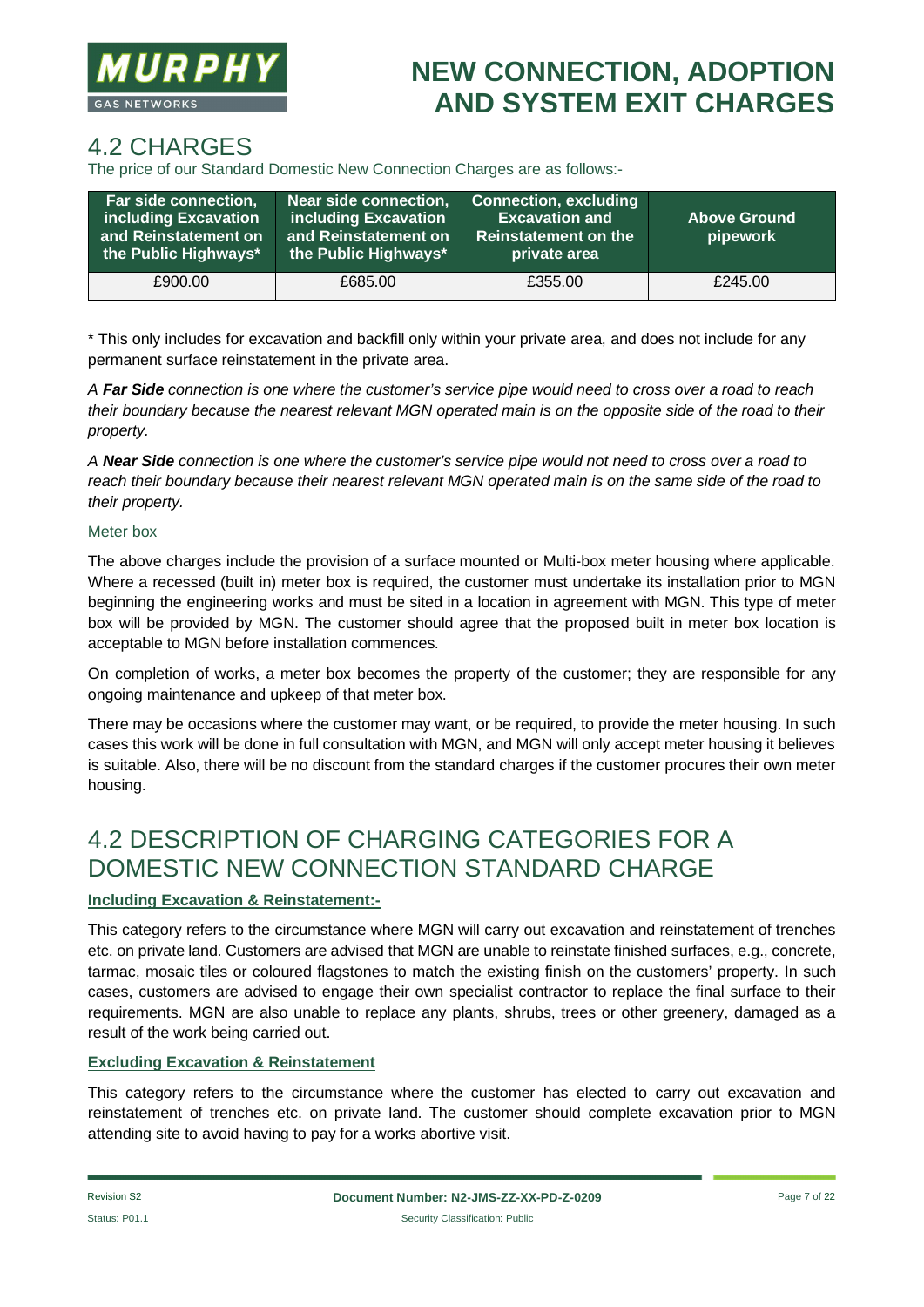

#### **Above Ground Pipework**

This category refers to the circumstance where no excavation will occur on private land. That is, the customer occupies a house or flat that fronts directly onto the street or public highway. They may have a connection to a built in meter box, or a ground floor house entry, or an entry into an adequately ventilated and accessible basement or to a first floor flat where no more than 1.5 metres of above ground pipework will be installed.

#### 4.3 EXCLUSIONS AND OTHER INFORMATION

Any premises which falls within a 'live' Infill scheme and meets the criteria for the Domestic New Connection Standard Charges stated in Section 4.1 above, will be required to pay a mains contribution cost, plus the appropriate standard charge already detailed. The mains contribution cost will be assessed on an individual basis for each such an Infill scheme.

Where the criteria for these New Domestic Connection Standard Charges are not met, a bespoke quotation will be provided for the required new connection works.

To help reduce costs to the customer MGN may allow the party requesting the connection to do some of the work required themselves. This is normally restricted to the excavation of the trench and some reinstatement work where it is on the party's own land. It is entirely at MGN's discretion what work the party will be able to undertake and the party must agree with MGN what work they intend to do before the works are undertaken.

On occasion, MGN may carry out work additional to that required by the customer in order to ensure that MGN develop and maintain their pipeline system in an economic and efficient manner. Such additional work will not be charged to the person requesting the connection.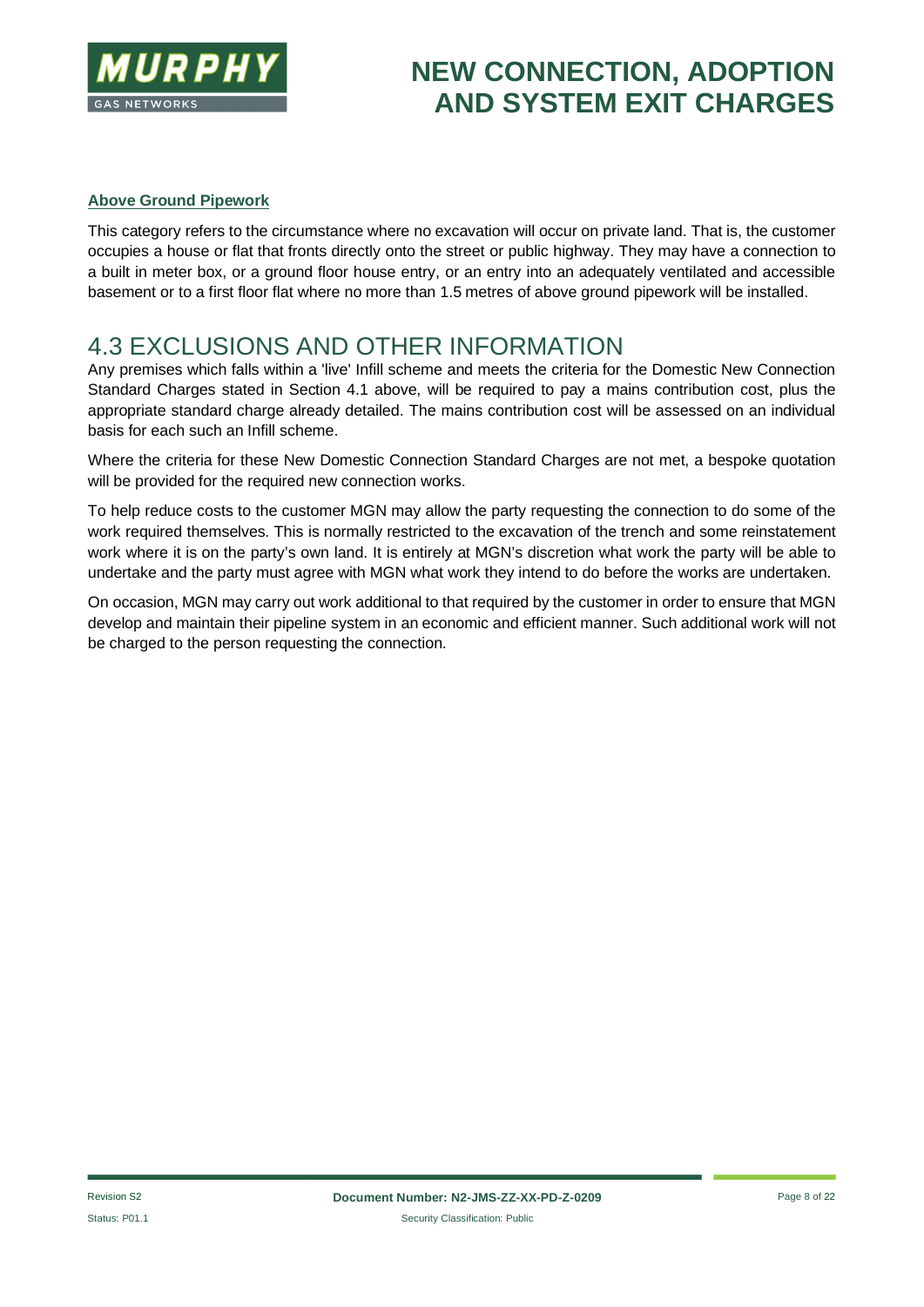

# **5.0 DOMESTIC DISCONNECTION STANDARD CHARGES**

These charges are applicable for disconnection of domestic gas service pipes connected to MGN low and medium pressure distribution networks. The charge is based upon the diameter of the service pipe shown and the type of surface where the disconnection is to be made from the MGN operated main. These charges will also be applied where customers requesting a service alteration also request that the service pipe be disconnected on a separate visit, prior to the alteration of the service.

The prices of our standard domestic disconnection charges are as follows:-

| Service pipe size        | Unmade / Cultivated / Turfed /<br><b>Grass-Seed Surface</b> | <b>Footpath / Road Surface</b> |  |
|--------------------------|-------------------------------------------------------------|--------------------------------|--|
| $\epsilon$ = 32mm PE     | £540.00                                                     | £569.00                        |  |
| Low and medium pressures |                                                             |                                |  |
| $\epsilon$ =63mm PELP    | £545.00                                                     | £625.00                        |  |
| Low and medium pressures |                                                             |                                |  |

Applications for disconnection of services for greater than or equal to 90mm diameter and / or for all applications for disconnection that is connected into an Intermediate pressure distribution network, services will be dealt with on an individual basis and a bespoke quotation provided in each case.

Disconnection can only be carried out by MGN as set out in the MGN Network Code; therefore, disconnections cannot be carried out as a self-lay scheme. Also, disconnection cannot be carried out without the permission of the registered Shipper for the property. For this reason, it is recommended to contact your Shipper before arranging a disconnection with MGN.

# **6.0 DOMESTIC ALTERATION STANDARD CHARGES**

These charges are applicable for alteration of domestic gas service pipes connected to MGN low and medium pressure distribution networks. To be eligible for these standard charges, the premises must be used mainly or wholly for domestic purposes and the service pipe alteration works must meet all the following criteria:

- **n** the proposed altered service pipe is of diameter 32mm PE or less, and operating at low or medium pressure
- **n** both the existing and proposed service entry points (the location where the service pipe enters the property) are not more than 1.5 metres above ground level
- $\blacksquare$  the total length of the alteration is not more than 20 metres
- $\blacksquare$  the service to be altered is a pipe that supplies only one supply meter point
- no unusual security or similar access restrictions apply (e.g. where a property is within a secure military base, a standard charge will not be applicable)
- n at the time of the request the customer does not anticipate that the completion of the works will be affected by any unusual health, safety or environmental risks, e.g., working under scaffolding erected by others, presence of asbestos dust, etc…
- $\blacksquare$  the premises is not part of a multi-storey or multi occupancy property, supplied by a metallic pipe system

Any individual premises meeting the criteria stated above is eligible, regardless of whether the enquiry is part of a single or multiple connection request. Where a situation requires above and below ground pipework, a bespoke price will be issued upon request.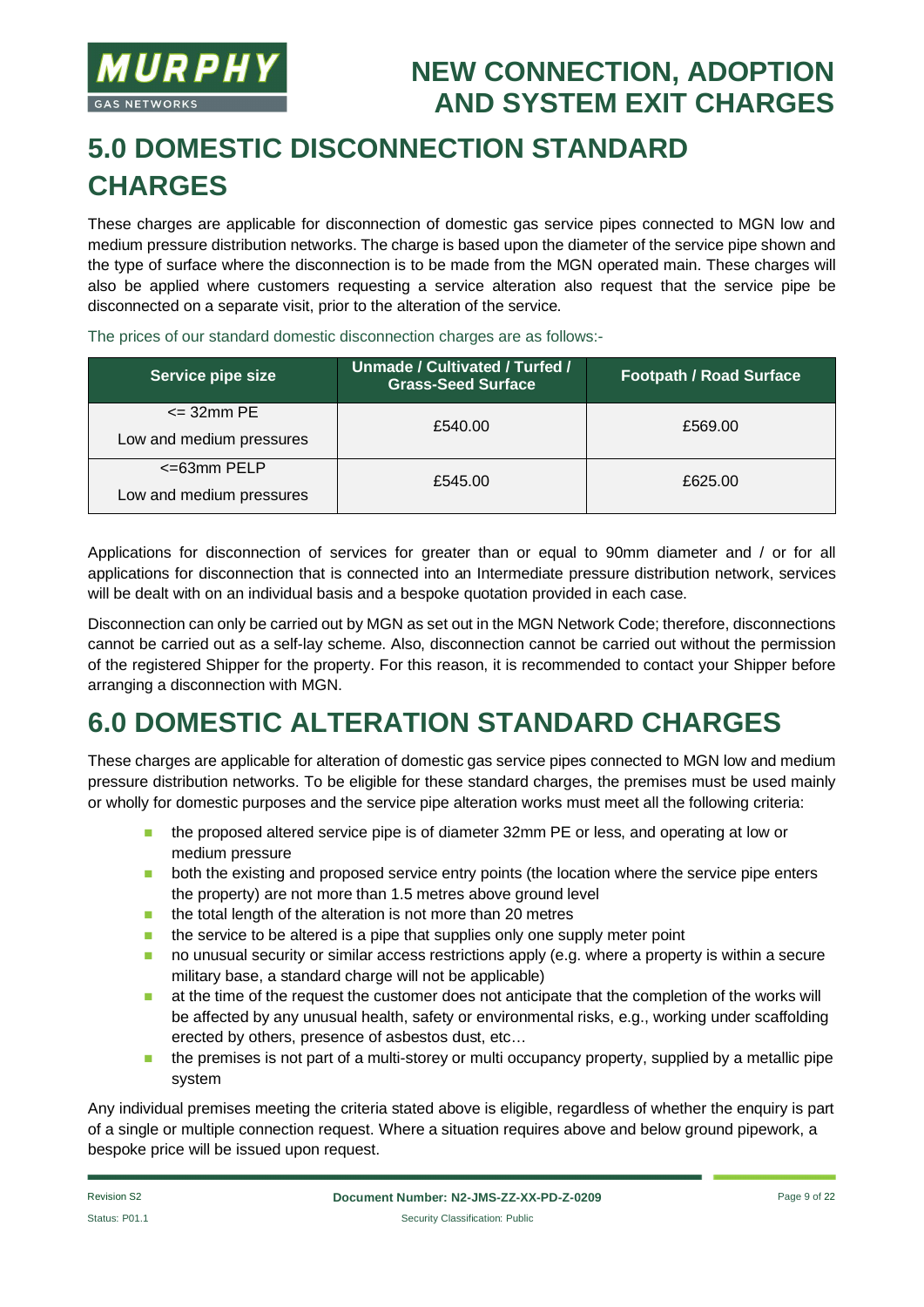The prices of our domestic alteration standard charges are as follows:-

| Service length diverted /<br>altered* | <b>Including Excavation**</b> |
|---------------------------------------|-------------------------------|
| $\leq$ 2.0 metres                     | £539.00                       |
| $2.0 \le 10.0$ metres                 | £1013.00                      |
| $10.0 \le 20.0$ metres                | £1679.00                      |

*\* These charges are based on the length of the service alteration of the infrastructure, not of the physical 'to and from' of the termination.*

*\*\* This only includes for excavation and backfill on the private area, and does not include for any permanent surface reinstatement.*

The above prices include for the relocation and reconnection of the gas meter, but does not include reconnection to your boiler / appliances from your meter.

#### **Other Information**

Customers are advised that MGN are unable to reinstate finished surfaces, e.g. concrete, tarmac, mosaic tiles or coloured flagstones to match the existing finish on the customer's property. In such cases, customers are advised to engage their own specialist contractor to replace the final surface to their requirements. MGN are also unable to replace any plants, shrubs, trees or other greenery damaged as a result of the work being carried out.

On occasion, MGN may carry out work additional to that required by the customer in order to ensure that MGN develop and maintain their pipeline system in an economic and efficient manner. Such additional work will not be charged to the person requesting the alteration

The above charges include the relocation of the customer's meter following service pipe alteration works but does not include reconnection to your boiler / appliances from your meter.

The above charges include the provision of a surface mounted or multi-box Multi-box meter housing where applicable. Where a recessed (built in) meter box is required, the customer must undertake its installation prior to MGN beginning the engineering works, this type of meter box will be provided by MGN. The customer should agree that the proposed built in meter box location is acceptable to MGN before installation commences.

On completion of works, a meter box becomes the property of the customer; they are responsible for any ongoing maintenance and upkeep of that meter box.

If MGN are required to alter existing pipework to meet a request for an increase in load, the standard charges will not be applicable.

Where customers require the service pipe to be disconnected in a separate visit, prior to the service alteration, a standard disconnection charge will also apply.

MGN will not charge for the alteration of a meter position and / or service pipe to meet the physical needs of people who are disabled, chronically sick, of state pensionable age or have other vulnerable conditions. In these cases the work carried out by MGN will be the least cost fit for purpose solution to meet the physical needs of the customer (i.e. The alteration is required to allow that person to operate the emergency control valve and / or read the meter.)

Any additional works beyond those listed above will be chargeable to the customer.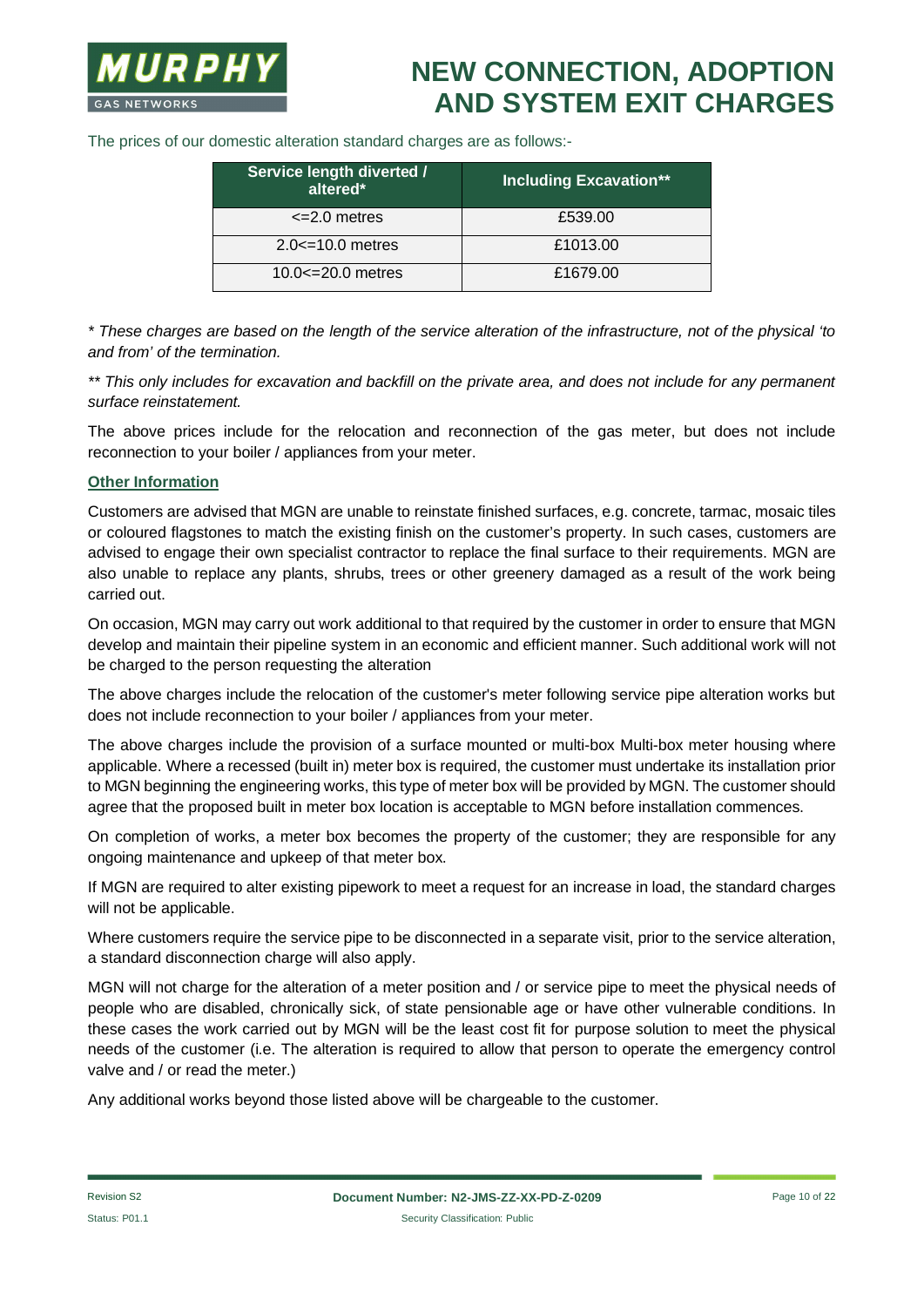

# **7.0 DOMESTIC METER BOX REPAIR STANDARD CHARGES**

These charges are applicable in respect of MGN's service to repair standard meter box doors for domestic gas meter boxes that are designed to accommodate a meter with a badged capacity of 6 standard cubic metres per hour that are associated with service pipes connected directly to MGN's operated system.

The prices of our domestic meter box repair standard charges are as follows:-

| <b>Repair Type</b>                         | Charge     |
|--------------------------------------------|------------|
| Repair meter box door hinge /<br>door lock | £62.45     |
| Replace meter box door                     | £63.82     |
| Replace meter box                          | *see below |

*\* To replace a meter box requires isolation of the service which thusly will be classed as an alteration of <2.0 metres as described previously. Please note that if the meter box is of the built-in variety and needs to be replaced, the customer will have to undertake its installation themselves, so a disconnection standard charge and a new connection standard charge will apply, and so would not include for the relocation and reconnection of the gas meter.*

#### **Other Information**

Payment is required in advance of works being undertaken

#### **8.0 DOMESTIC ABORTIVE VISIT STANDARD CHARGES**

The abortive visit standard charge is applicable in respect of any works where a planned date has been agreed between MGN and the customer and will apply where:

- $\blacksquare$  the customer refuses an on-site variation, or
- $\blacksquare$  the customer cancels the visit within two working days before the agreed start date
- the customer has not informed MGN of on-site conditions which prevent the work from being carried out, or would make it unsafe to do so (e.g., working under scaffolding erected by others)

Where on-site conditions outside of the customer's control prevent the work from being carried out, no charge shall be made.

The charge to be applied for abortive visits is £92.00.

Where MGN have visited the premises for the purpose of laying a new connection pipe and found a live supply to an Emergency Control Valve, an abortive visit standard charge will not apply.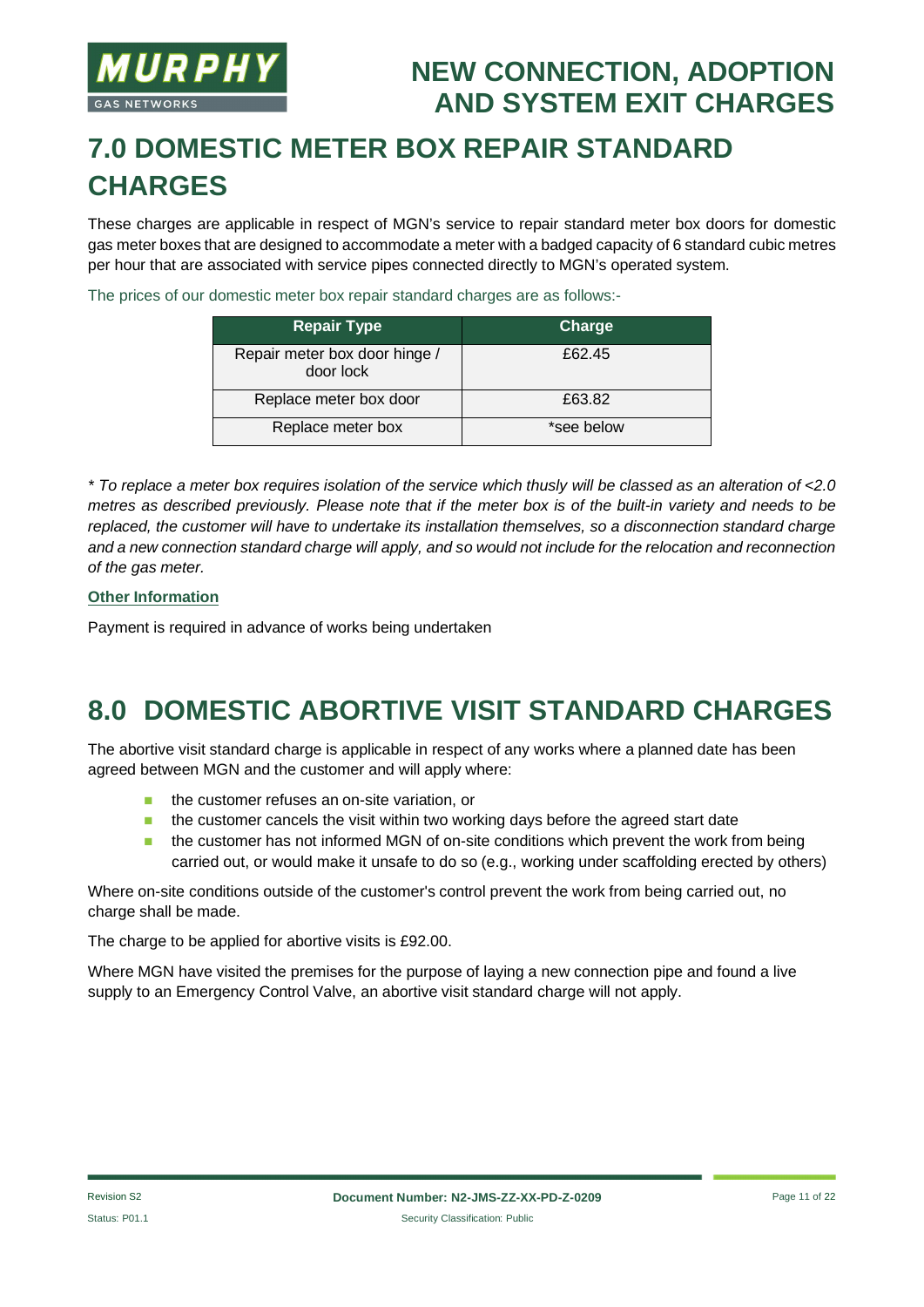

# **PART TWO**

This Part of the document applies to connections into MGN operated apparatus as part of a non-domestic, industrial or commercial supply, embedded connection by another Independent Gas Transporter (IGT) into our network, or to an alteration / disconnection of an existing supply already supplied by, and connected onto, an MGN operated Network and that does not fall within the scope of **PART ONE**.

# **9.0 METHODOLOGY**

#### 9.1 CONNECTION WORK CHARGING

Charges for connection works are normally calculated using:

- **n** Current materials costs and any special expenses required to carry out the connection plus overheads related to the management of materials and other bought-in services and,
- **n** Contract rates (of the principal incumbent) plus overhead costs related to the management of contractors and the general costs of providing connections activities

However, as MGN maintain networks across the whole of the United Kingdom, to provide an equitable and competitive environment for its customers, MGN will review the published charges for the Large Distribution Network Operators in the areas which they predominately operate. An average figure will then be used for the associated type of work, thereby ensuring that the fairest charge will be applied.

Charges for connection will include (if applicable) excavation, backfill and reinstatement in the public highway. These charges also include excavation and backfill only on private land except where requested otherwise by the customer. If the customer requested for MGN to complete the excavation, backfill and reinstatement on private land, there will be certain circumstances where MGN will not be able to reinstate to the condition which existed before works commenced. This is because works may affect a specialist surface (for example: a mosaic, specific coloured tarmac, non-standard tiles / flagstones, growing plants etc.…) and MGN may not be able to replace them.

#### Special Case: Pressure Reduction Apparatus

If a request from a customer required or includes Pressure Reduction Apparatus, this will be charged as follows:

- **n** if it forms part of the Supply Meter Installation, then it is not covered by the provisions of this statement,
- $\blacksquare$  if it is located along the connecting pipework, it is charged for at cost plus overheads
- **n** if it is part of any specific reinforcement, MGN shall endeavour to fund it, where it can be demonstrated such reinforcement is of a material benefit to the existing MGN network

When a premises already has one or more gas services, and the owner or occupier wishes to increase their consumption of gas, it may be necessary for MGN to replace, or duplicate an existing service pipe. No charge will be made if the additional flow of gas is required from an existing Supply Meter Point and the total consumption remains below 73,200kWh (2,500 therms) per annum. In other circumstances MGN will charge for works as if the consumer required a new connection of the appropriate charge category. The only exception to this is that the consumer will not receive a Domestic Load Connection Allowance.

All the costs associated with increasing the gas supply pressure from an existing gas supply pipe will be charged to the customer concerned. (Note: Consumers using less than 73,200kWh per annum are not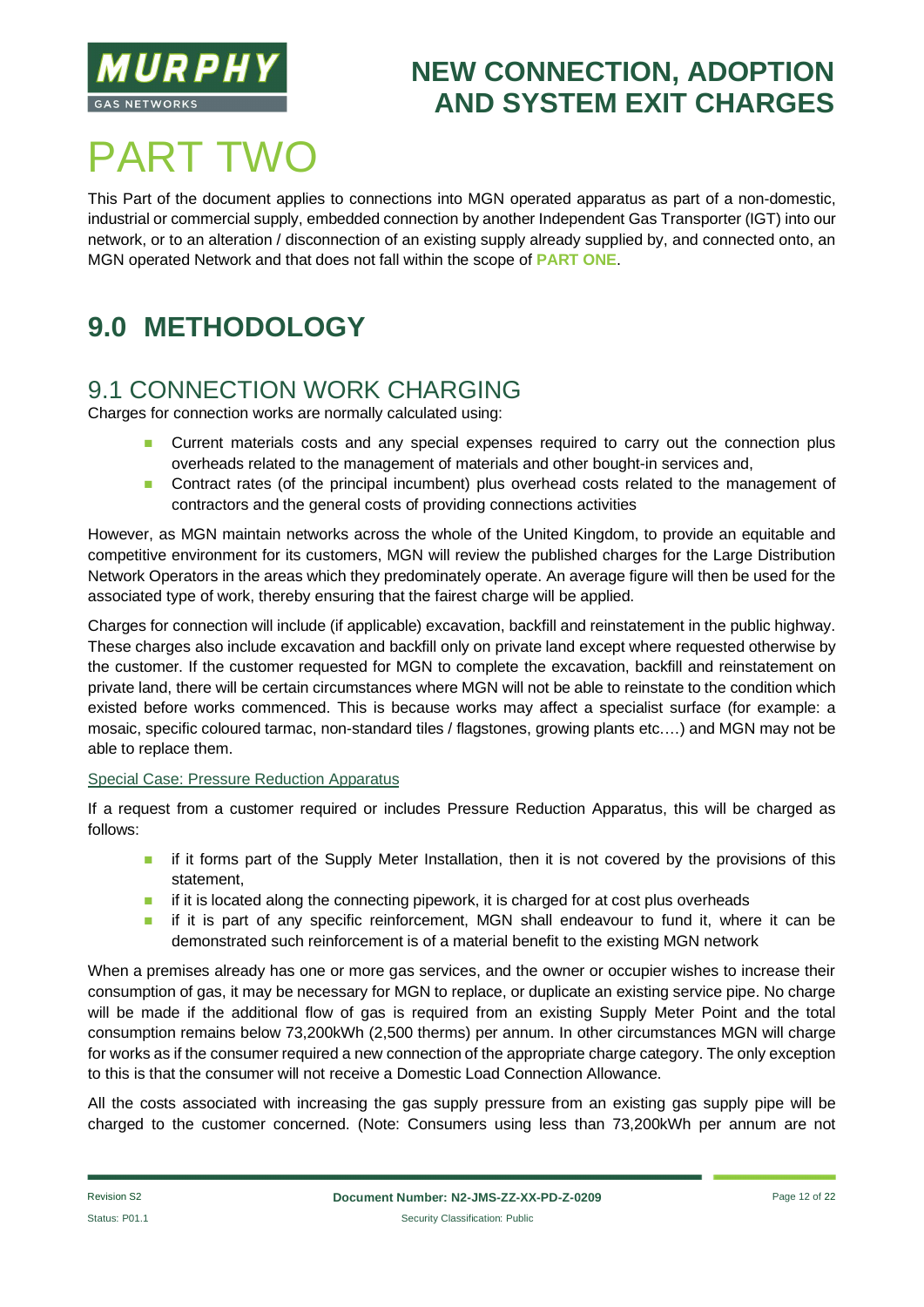

permitted to receive their gas at a pressure higher than 21 mbarg nominal because of the provisions of the Gas (Calculation of Thermal Energy) Regulations.)

#### 9.2 STANDARD CHARGES

Standard charges will be used for some charge categories, in place of bespoke charges, where:

- the standardisation is based on an analysis of the types of works that are typically carried out in that charge category;
- n the costs of such typical works are calculated in accordance with the principles and methods of this statement;
- n the resulting standard charges do not entail undue preference or undue discrimination

#### 9.3 STANDARD DESIGNS

MGN will utilise standard designs in respect of certain connections, where:

- n the cost / benefit of using standard designs is believed by MGN to be advantageous,
- $\blacksquare$  the designs have been produced in accordance with the principles and methods of this statement
- n the resulting standard designs do not result in charges, which entail undue preference or undue discrimination

#### 9.4 CONNECTION DESIGN CHARGES

#### **Design Charges for New Connection Projects not deemed to be Sufficiently Complex**

Design charges shall be applied and itemised on the quotation for the construction works, and shall not be charged in advance of the quotation for construction / installation works being accepted.

Charges for design shall only be applied to new connection projects in respect of the design of infrastructure, which is to be supplied and laid by MGN subject to any of the following criteria:

- n the infrastructure is for an individual premises anticipated to consume more than 73,200 kWh per annum
- $\blacksquare$  the infrastructure is for multiple premises of three or more, where each individual premises is anticipated to consume not more than 73,200 kWh per annum
- $\blacksquare$  the infrastructure is for multiple premises, where there is a combination of individual premises where some are anticipated to consume more, and some are anticipated to consume less than 73,200 kWh per annum
- **n** the infrastructure is for a third party network, which is anticipated to consume on aggregate in excess of 73,200 kWh per annum, where MGN is to supply and lay a stub connection that is not a standard design stub connection .

These types of design charges will be based upon an hourly charge out rate, for design staff, of £47.60 per hour.

#### **Design Charges for New Connection Projects Deemed to be Sufficiently Complex**

Where the nature of a new connection project is of Sufficient Complexity, MGN may either resource this internally or use an external design organisation.

Where the design of Sufficient Complexity projects is resourced internally, MGN will predict the number of hours that MGN staff will take to complete the design and charge on the basis of the number of hours multiplied by the applicable hourly rate, which is £47.60 per hour.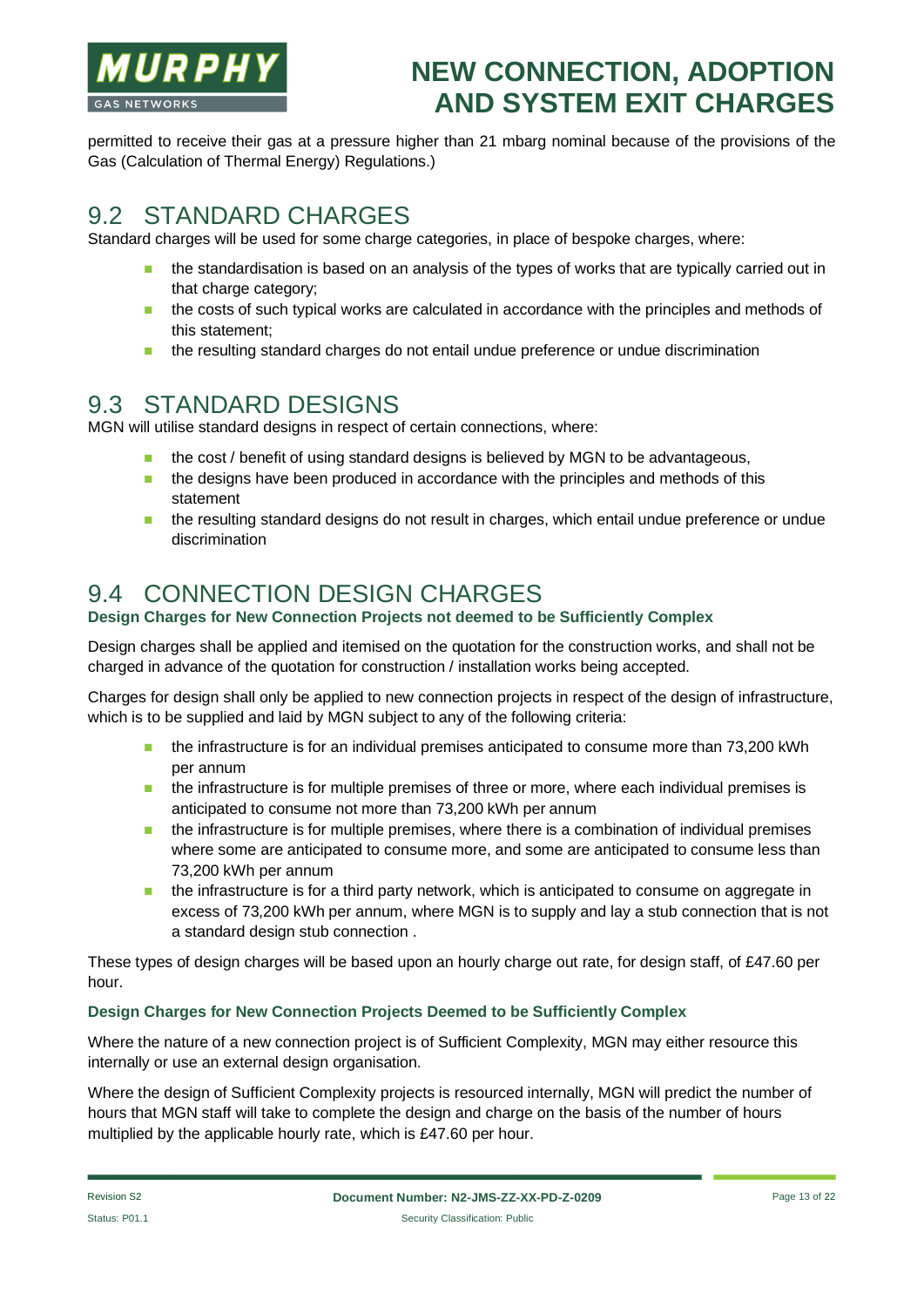

Where an external design organisation is used, the design charge will be levied according to the cost to MGN and overheads will be applied at the appropriate rate.

It is also possible for MGN to use a combination of external and internal resources to complete a design. In this situation, MGN will charge for each type of resource using the appropriate methodology as outlined above.

Charges for the design of Sufficient Complexity projects will be levied in advance and no refund is applicable except where the project is a reinforcement project that proceeds to the construction phase and that passes MGNs economic review of that reinforcement.

#### 9.6 DESIGN CHARGES

Any charges made for design works will be calculated on the basis of the cost that MGN expects to incur in carrying out such a design and is dependent upon the information provided by the customer and information relating to MGN's pipeline system.

MGN will charge for design except where there is a standard charge quotation or standard design connection. MGN will not provide its designs for construction by third parties and consequently will not charge for designs when it does not also construct apparatus.

#### 9.7 ABORTIVE VISIT CHARGES

The abortive visit charge is applicable in respect of any works where a planned date has been agreed between MGN and the customer and will apply where:

- **n** the customer refuses an on-site variation, or
- $\blacksquare$  the customer cancels the visit within two working days before the agreed start date
- $\blacksquare$  the customer has not informed MGN of on-site conditions which prevent the work from being carried out, or would make it unsafe to do so

Where on-site conditions outside of the customer's control prevent the work from being carried out, no charge shall be made.

The charge to be applied for abortive visits will be assessed on an individual basis dependant on the time of the abort, the amount of planning and controls that have been put in place prior to the abort, and other factors.

Where MGN have visited the premises for the purpose of laying a new connection pipe and found a live, suitable, supply to an Emergency Control Valve, an abortive visit charge will not apply.

#### 9.8 ASSET ADOPTION CHARGES

MGN does not apply a charge where it is asked to adopt or take ownership of gas pipes where they have been laid by Utility Infrastructure Providers (UIP's) who are registered under the relevant competences of the Lloyds Register's Gas Industry Registration Scheme (GIRS), and who have been approved to work and connect onto MGN operated networks.

**NOTE** Where a UIP does not have the relevant GIRS related competencies, MGN reserve the right to refuse connection, and adoption, of that gas pipe; or charge for that Asset Adoption on a price on application basis.

#### Sufficiently Complex Projects

A bespoke Asset Adoption Charge may be made in respect of all sufficiently complex projects. Please contact MGN in the first instance if you have a sufficiently complex project to connect to our Networks.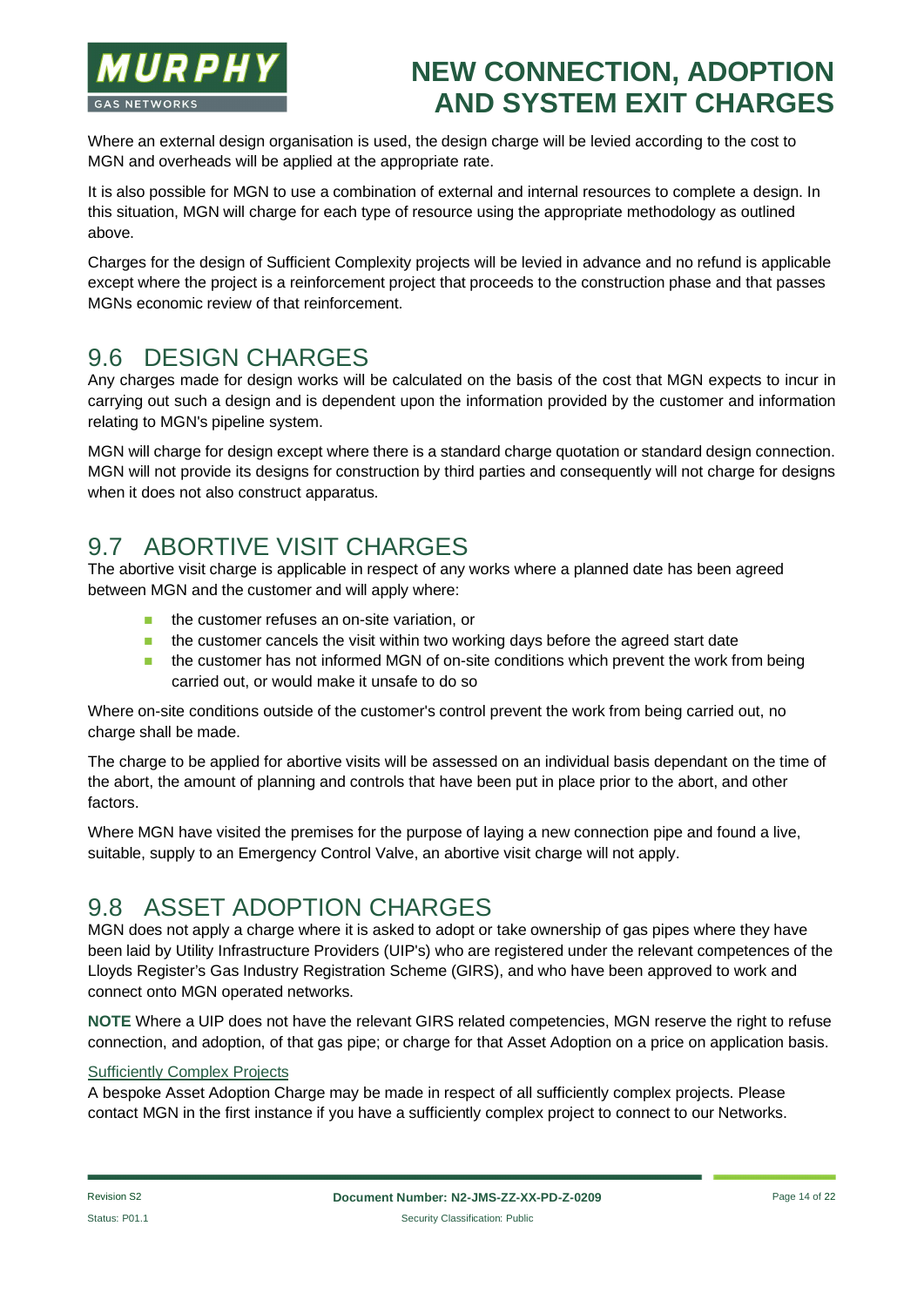

#### 9.9 LOAD EVALUATION SERVICE

MGN will not carry out load evaluation except in the circumstances detailed below:

- to determine whether a potential consumer will require an Advanced Reservation of Capacity Agreement (ARCA)
- to determine whether a potential customer will require a Supply Point Network Exit Agreement (NExA)
- **n** where it is necessary to determine which connection charge category applies to a potential consumer
- **n** where the potential consumer's request may impact on the upstream network

A Load Evaluation Service will be based upon the complexity of the customer's proposal and will be assed and costed on an individual application basis.

#### 9.10 REINFORCEMENTS FOR SYSTEM EXIT CONNECTIONS

Given the nature and age of MGN networks, it is anticipated that our networks will be discrete system extensions to the main gas network. Therefore any additional load which requires infrastructure reinforcement to that system will be charged as Specific Reinforcement.

MGN will apportion the cost of Specific Reinforcement according to its location in relation to the Connection Charging Point (which is the point where gas enters our network that feeds the consumers requested location). Specific reinforcement downstream of the Connection Charging Point is charged to the customer. MGN, subject to the Economic Test in respect of network system reinforcements, the Specific Reinforcement upstream of the connection charging point will not be charged to the customer. *However, please note that Specific Reinforcement of this type can increase lead times of substantial completion of the customer works.*

All the costs associated with reinforcement works that are required to increase the **gas pressure** at an existing Supply Point or Connected System Exit Point will be charged to the customer requiring the increase.

Where requested by the customer, and where practicable and consistent with the other provisions of this Statement, and MGN's Network Code as appropriate, MGN will provide pressure elevation at a new Supply Point or Connected System Exit Point, free of charge if the required pressure is predicted to be continuously available during the subsequent 5 years. If the pressure is determined to be unavailable at any time within this period, reinforcement will be required and subject to the exception detailed in the paragraph below, the cost of these works will be charged to the customer requiring the elevated pressure.

It may be necessary for MGN to upsize a connection or reinforcement pipe beyond that which is required to enable the connection of a load. MGN will do this to ensure efficient system development. MGN will do this when the anticipated cost of subsequent reinforcement is greater than the predicted cost of upsizing apparatus, taking into account the time value of money and probability that subsequent reinforcement will be required. Where necessary in this case, MGN will fund the upsizing cost of apparatus that it adopts. In this circumstance MGN will ask the Utility Infrastructure Provider to quote for the upsizing works and will use this quotation when deciding whether to proceed with upsizing.

#### 9.11 QUOTATION ASSUMPTIONS

Where it is necessary for MGN to make assumptions, to determine the cost of a connection, these will be stated on the quotation.

Quotations will include a statement to the effect that the customer, in accepting the quotation will also be accepting that the assumptions are appropriate and understood. If it is determined later, but prior to works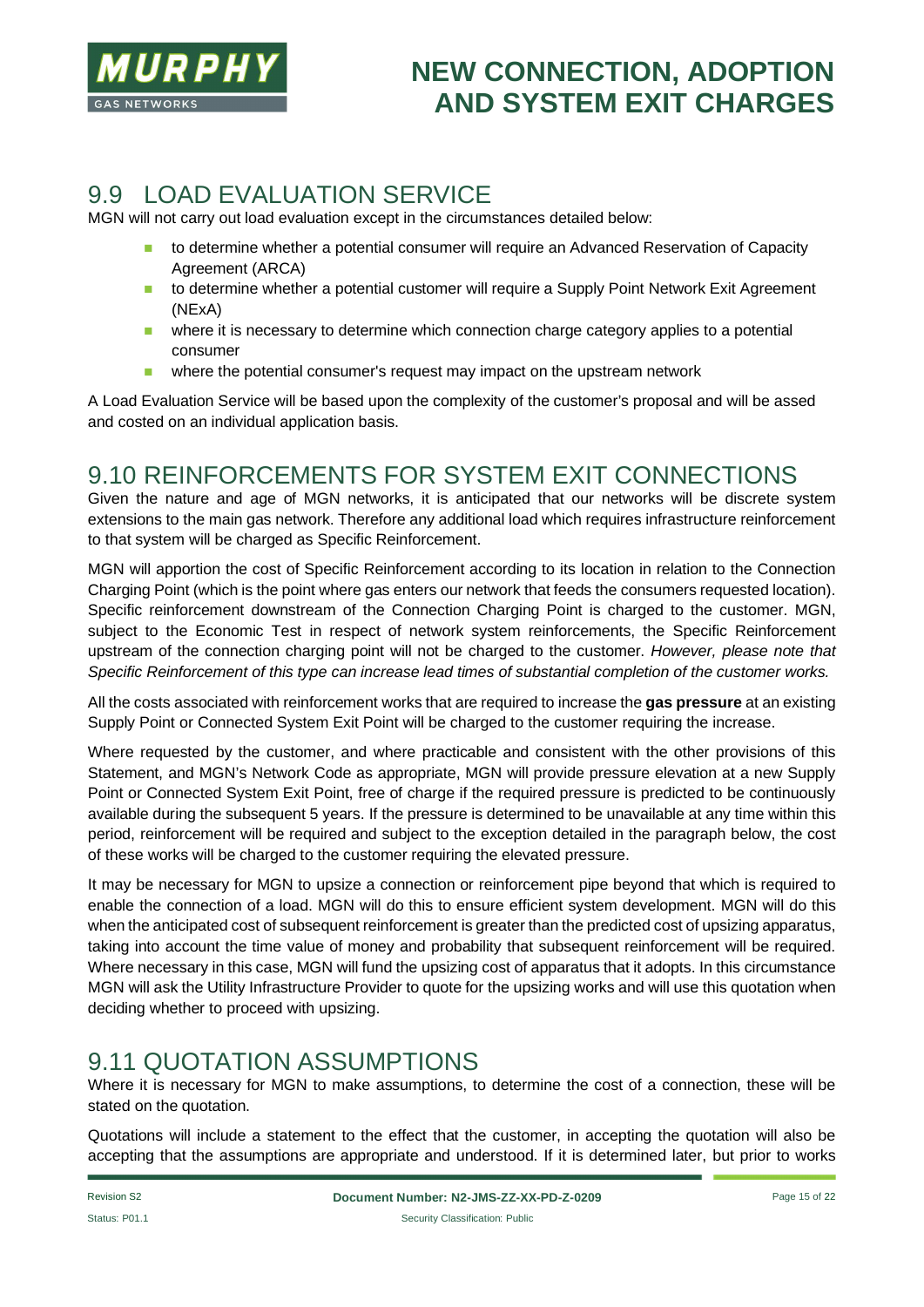

commencing on site, that any stated assumption is significantly wrong, MGN will determine whether the customer's charge should be varied. Works will only then commence if the customer agrees to the variation (in line with the contract).

#### 9.12 TAKING OWNERSHIP OF ABOVE 7 BARG APPARATUS

MGN will make a charge to determine whether connection apparatus, that is designed to operate at 7 barg. or above, is fit for purpose.

The charge will be based upon the number of hours that MGN staff will take, together with any costs incurred by service providers employed by MGN, to evaluate the suitability and fit for purpose nature of the connection apparatus. Charges will include an appropriate level of overhead.

Regardless of whether the apparatus is laid by MGN or a third party lay, the charges will be calculated in the same way so that there will be no difference in the basis for calculating the charges.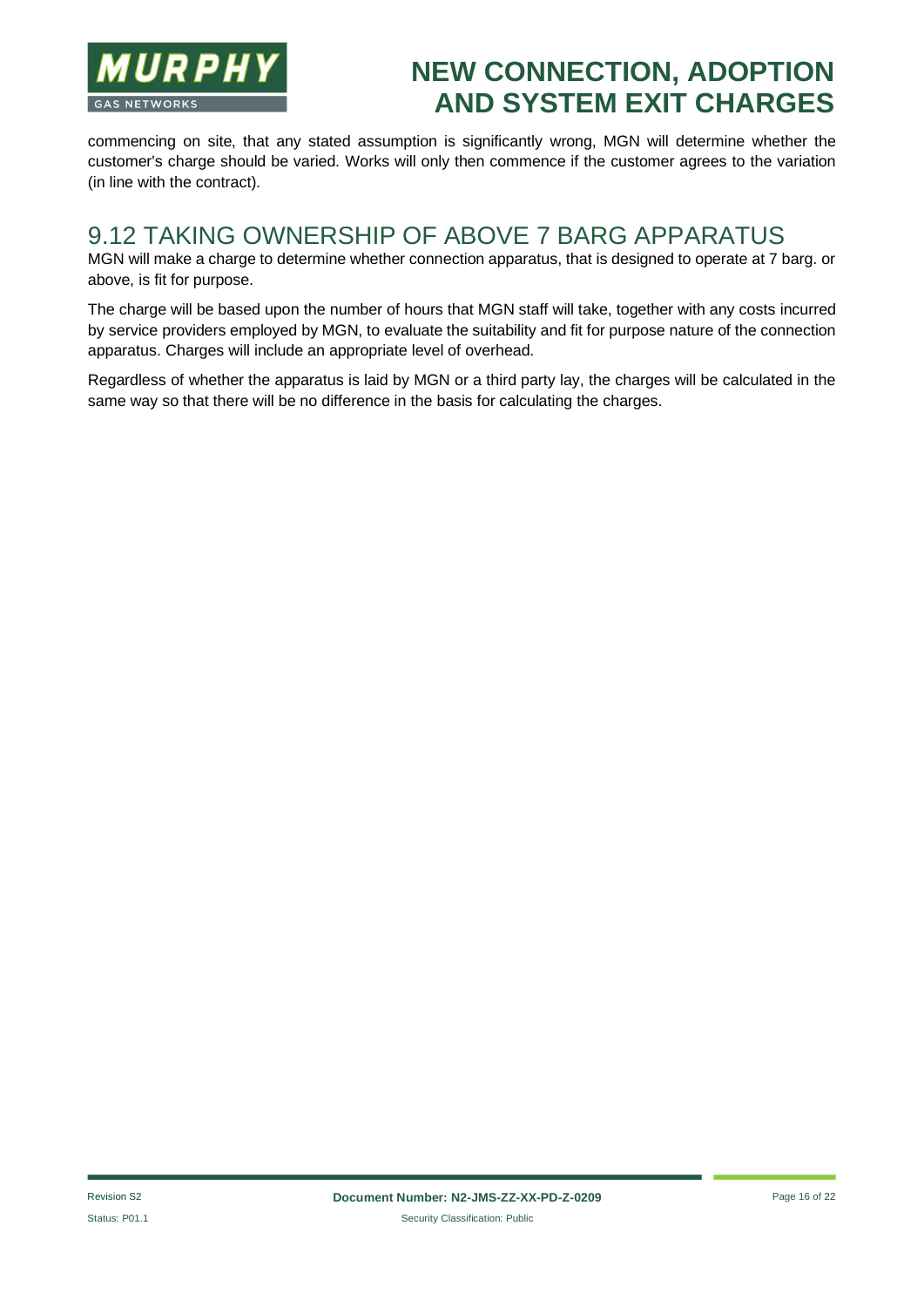

# **10.0 DISCONNECTION AND ALTERATION OF MGN GAS APPARATUS**

In general, MGN will follow the same principles that it applies to connection works in respect of pricing disconnection and alteration of gas services connected into an MGN supply system.

#### 10.1 SERVICE PIPE DISCONNECTIONS

A service pipe disconnection occurs when a person requests that an existing gas service pipe, owned and operated by MGN, is physically disconnected from the MGN gas supply system.

MGN will disconnect service pipes that it owns when requested by the Shipper. If a person who owns or occupies the premises, or a person acting as their agent, contacts MGN to request a disconnection, MGN will disconnect the premises and inform the Shipper when the work is complete.

MGN will charge the cost that it reasonably expects to incur when disconnecting a service pipe. Charges will include an appropriate level of overheads.

MGN will not charge the additional cost where it carries out works, which are in addition to those required to fulfil the requirements of a disconnection which are designed to enhance its network.

If works are unable to proceed for reasons outside the control of MGN, MGN may reserve the right to charge an abortive visit charge.

#### 10.2 SERVICE PIPE ALTERATIONS

A service pipe alteration occurs when a person requests the relocation of a gas service pipe, without there being any significant variation in the load at the premises.

MGN will alter the position of any service pipe it owns when requested by the Shipper. If a person who owns or occupies the premises, or a person acting as their agent, contacts MGN to request a service alteration, MGN will alter the service pipework.

MGN will charge the cost that it reasonably expects to incur when altering a service pipe. Charges will include an appropriate level of overheads.

MGN will not charge the additional cost where it carries out works, which are in addition to those required to fulfil the requirements of a service alteration which are designed to enhance its network.

MGN will not charge for the minimum work entailing a compliant relocation of a service pipe where a Qualifying Person requires it.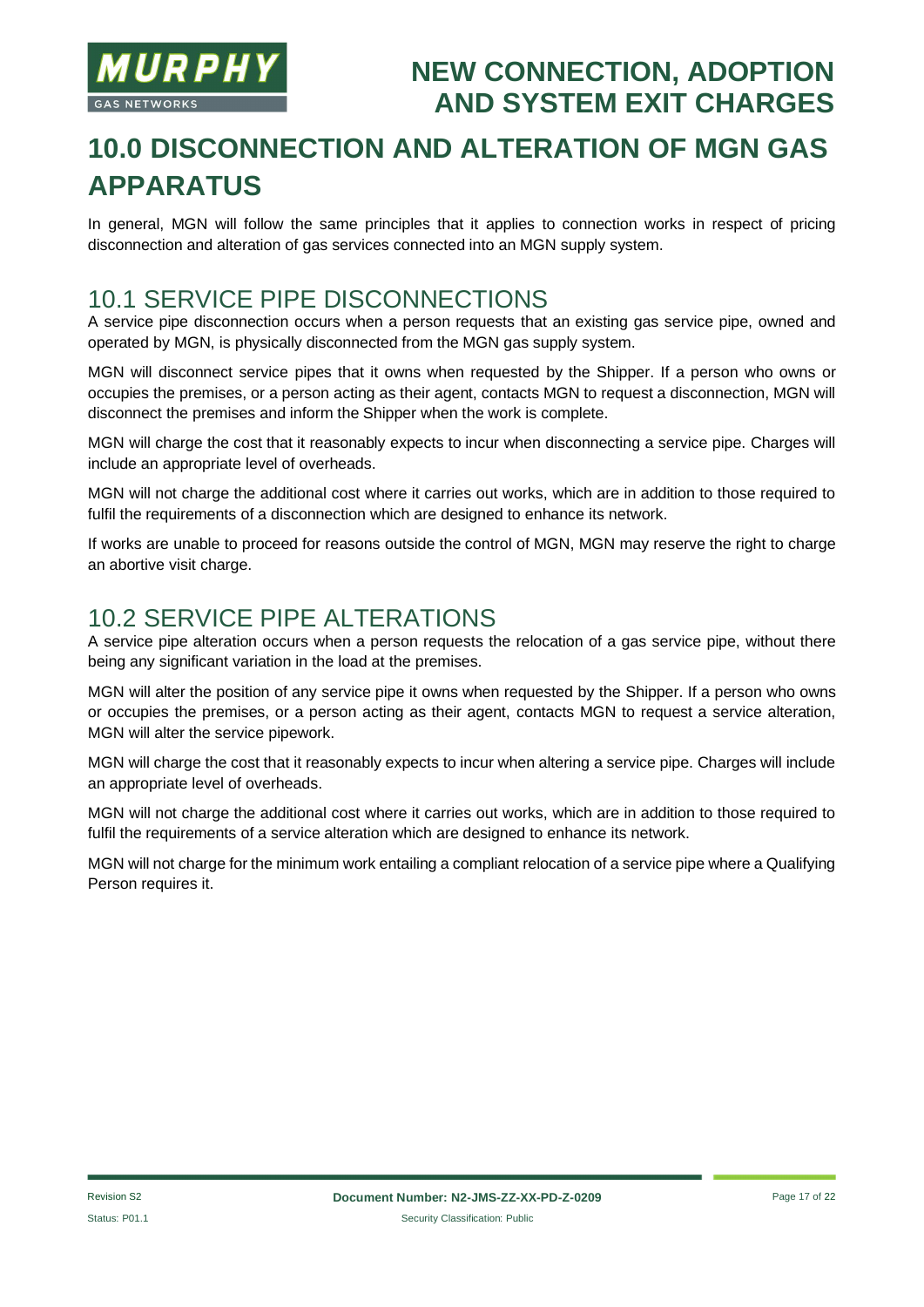

### **11.0 OTHER**

The alteration of transportation apparatus, other than existing connection (service) pipes, together with any pressure reduction apparatus associated with those pipes, is known as a Diversion.

Where applicable, charges for Diversions will be calculated either in accordance with the New Roads and Street Works Act 1991 or the Model Consultative Agreement. Otherwise diversions shall be carried out on a time and materials basis, including overheads. Details of Diversions may be obtained from MGN at the address shown in Section 3.0 of this statement.

# **12.0 DEFINITIONS**

| Alteration                       | an alteration is any change made to an existing service pipe, and associated<br>equipment, to premises.                                                                                                                                                                                                                                                                                                                                                                                                                                                                   |
|----------------------------------|---------------------------------------------------------------------------------------------------------------------------------------------------------------------------------------------------------------------------------------------------------------------------------------------------------------------------------------------------------------------------------------------------------------------------------------------------------------------------------------------------------------------------------------------------------------------------|
| <b>ARCA</b>                      | is an Advanced Reservation of Capacity Agreement and is required when a<br>load is to be classified as 'firm' (this includes load increases and interruptible<br>to firm transfers) and specific reinforcement upstream of the charging point is<br>required. An ARCA is required for gas loads that exceed 586,000,000kWh<br>(20 million Therms) a year in aggregate.                                                                                                                                                                                                    |
|                                  | MGN reserve the right to request an ARCA for loads exceeding<br>58,600,000kWh (2 million Therms) but less than 586,000,000 (20 million<br>Therms) a year if they so deem necessary.                                                                                                                                                                                                                                                                                                                                                                                       |
|                                  | An ARCA will oblige the person making the connection (or load increase or<br>transfer) to either ensure that their Shipper books firm capacity (in respect of<br>their supply point, to at least the level of the ARCA) or to pay MGN an<br>appropriate amount to compensate for the loss of transportation revenue.<br>Each ARCA will remain in force for the time specified within it.                                                                                                                                                                                  |
| <b>Connection Charging Point</b> | The Connection Charging Point is the closest economically feasible point,<br>taking into account any customer request for gas to be made available at a<br>particular pressure, on the MGN network, which is deemed to have enough<br>capacity to supply the new load disregarding existing loads. The Charging<br>Point creates the financial distinction between connection costs, that are fully<br>chargeable to the person concerned and upstream reinforcement costs,<br>(which may be funded by MGN) subject to any reinforcement and contractual<br>requirements. |
| <b>Connection Costs</b>          | in respect of Connected System Exit Points (CSEPs), are the costs of all<br>physical connection works downstream of the Charging Point, which may<br>include specific reinforcement costs downstream of the Connection Charging<br>Point (which may be chargeable to the customer).                                                                                                                                                                                                                                                                                       |
| Design Study                     | is the design work, which must occur before construction works can take<br>place. Very small projects (e.g. the connection of a small domestic premises)<br>require little in the way of design and no charge is made in respect of design<br>and design study for these projects.                                                                                                                                                                                                                                                                                        |
|                                  | For larger, but routine, connection projects MGN will apply standard design<br>charges.                                                                                                                                                                                                                                                                                                                                                                                                                                                                                   |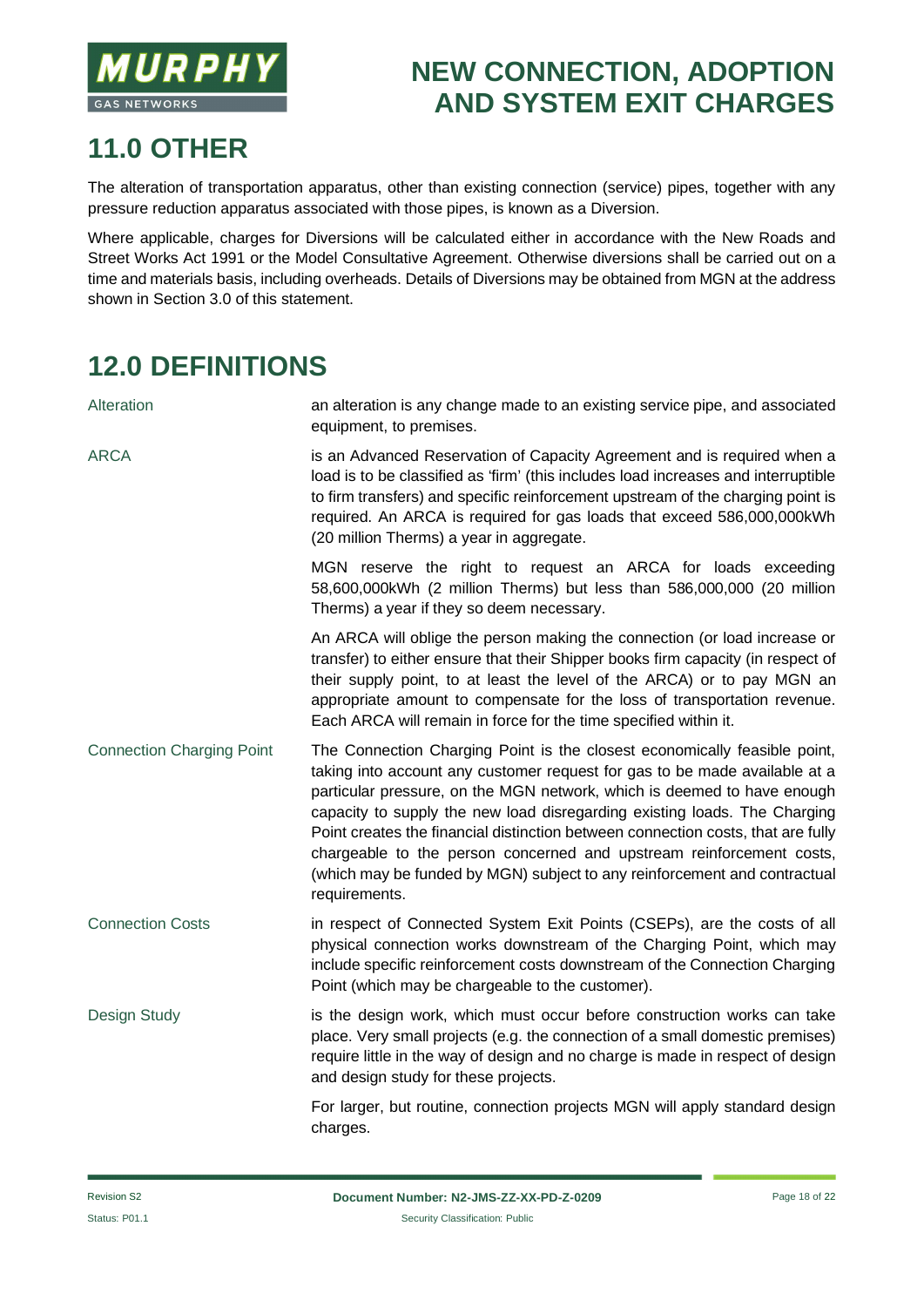

Design works can be defined as the preparatory work required before the Physical lay or Connection activity can take place. Disconnection **occurs** when a service pipe is disconnected from an MGN operated main. Diversion is a change made to the route of an existing MGN operated main or the relocation of other gas transportation assets. This definition is not associated with service pipes. DLCA the Domestic Load Connection Allowance will apply to all individual premises that are mainly used for domestic purposes and which are situated within 23 metres of an MGN operated main. See section 4.1 for more detailed information of eligibility of DCLA. Economic Test The Economic Test is a financial assessment tool that is designed to ensure that MGN meet MGN's Gas Act obligations to develop and maintain an efficient and economical pipeline system for the conveyance of gas and to comply with any reasonable request to connect to its system any premises or pipeline system operated by another authorised transporter, where it is economical to do so (Gas Act, section 9(1)(a) and 9(1)(b)). It does this by deriving the required customer contribution (if any) in respect of reinforcement costs incurred by MGN as a result of providing a connection to MGN network. Where the Economic Test is "passed", no customer contribution is payable in respect of the reinforcement. Where the proposed connection does not pass the Test, the customer must pay a specified contribution in advance of the works being undertaken. Final Connection consists of the labour and materials required to physically connect the pipe at the point where it interfaces with the MGN operated main but does not include the costs of excavation, backfill or reinstatement works. Physical Connection Works are works necessary to supply and lay gas mains and services, including any associated equipment and works to reinforce, MGN's supply system. Qualifying Person is a person who requires the relocation of their gas meter and/or Emergency Control Valve because of his or her physical condition or who is either:- · Of state pensionable age and/ or; Is a registered disabled person and/ or; Is a chronically sick person *For more information on the services MGN can offer for customers with vulnerable conditions, please contact us for our Safety and Security of Supply Statement, which can also be downloaded from our website at www.murphygasnetworks.co.uk* Reinforcement is determined by MGN, and is necessary to ensure that its pipeline system has sufficient capacity to supply new, increased and/or existing demands at the applicable pressures. Pipeline system pressures affected by the connection of a new load (or an interruptible to firm load transfer or an increase in load at an existing connection) may cause MGN to reinforce its pipeline system, prior to the requested load being connected. This reinforcement may take the form of new infrastructure being laid or the installation or modification of other equipment to increase the pressure within

the MGN supply system.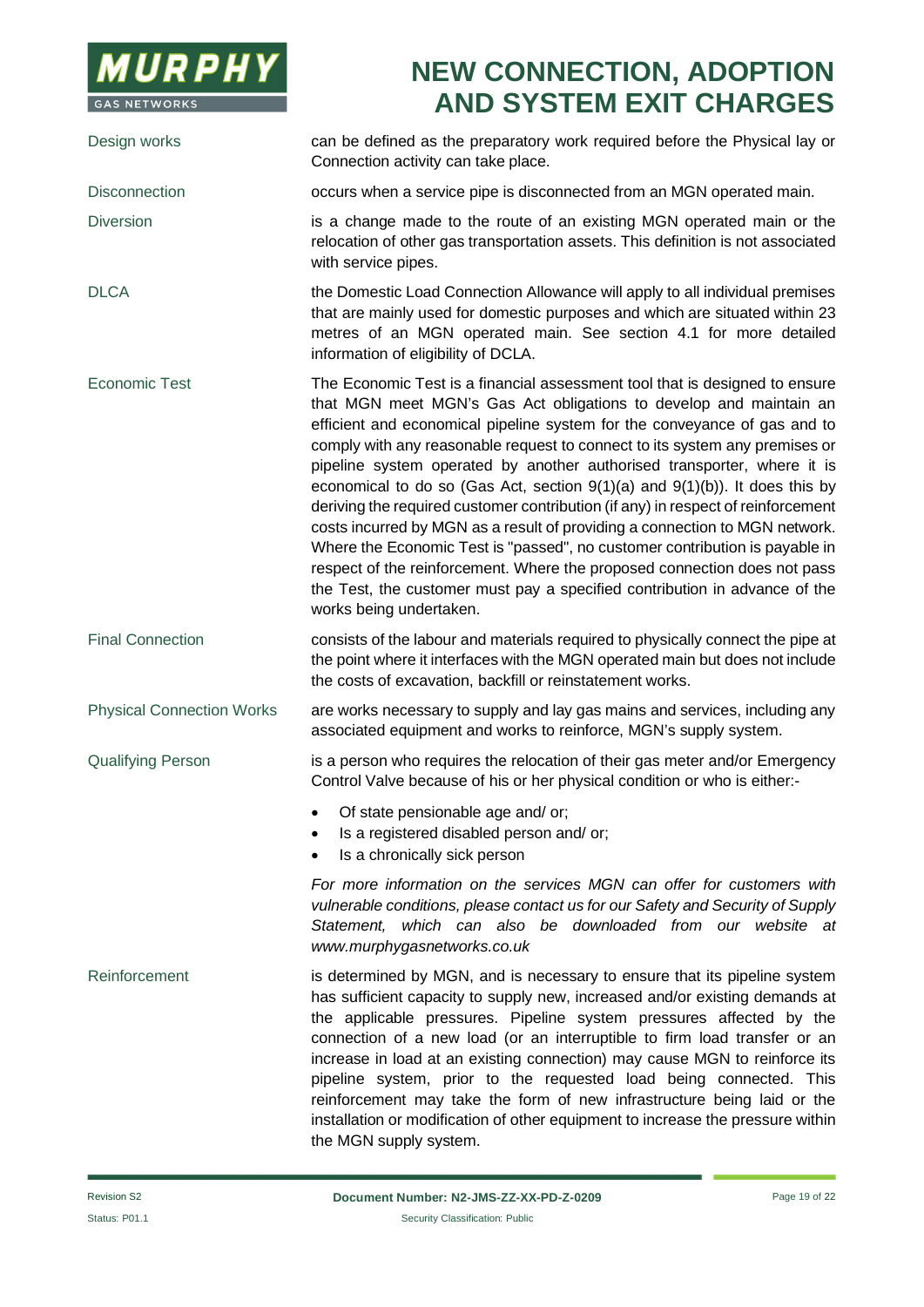

| <b>Relevant Main</b>              | is a distribution main operated by a Gas Transporter which is being used for<br>the purpose of giving a supply of gas to any premises, where that premises<br>is at a rate not exceeding 2,196,000kWh per year. There are exceptions to<br>this in accordance with Section 10(13) of the Gas Act 1986 as amended by<br>the Gas Act 1995.                                                                                             |
|-----------------------------------|--------------------------------------------------------------------------------------------------------------------------------------------------------------------------------------------------------------------------------------------------------------------------------------------------------------------------------------------------------------------------------------------------------------------------------------|
| <b>Specific Reinforcement</b>     | occurs when MGN has to undertake system reinforcement, or additional<br>system reinforcement, as a result of one or more of the following:-                                                                                                                                                                                                                                                                                          |
|                                   | An increase in the rate of gas consumption at a supply point<br>$\bullet$<br>An increase in the rate of gas consumption of a connected system<br>٠<br>The connection of a new supply point where the consumer in question is<br>$\bullet$<br>anticipated to be likely to consume more than 73,200kWh per year<br>The connection of a Connected System or where there has been an<br>$\bullet$<br>interruptible to firm load transfer |
| <b>Sufficient Complexity (SC)</b> | occurs when the connection, disconnection or service alteration is to be made                                                                                                                                                                                                                                                                                                                                                        |
|                                   | equal to or above a 7 barg system or<br>$\bullet$<br>where there are known engineering and/or other obstacles on the<br>$\bullet$<br>proposed route of the new apparatus or<br>are of intermediate pressure or<br>٠<br>are classed as Sufficient Complexity by MGN<br>$\bullet$                                                                                                                                                      |
| <b>SC Reinforcement</b>           | occurs when the reinforcement includes any apparatus that is reinforcement<br>and is                                                                                                                                                                                                                                                                                                                                                 |
|                                   | designed to operate equal to or at above 7 barg or<br>$\bullet$<br>where there are known engineering and/or other obstacles on the<br>$\bullet$<br>proposed route of the reinforcement apparatus<br>are of intermediate pressure<br>$\bullet$<br>are classed as Sufficient Complexity Reinforcement by MGN<br>$\bullet$                                                                                                              |
| Supply Meter Installation         | is the gas meter and associated apparatus used to measure the volume of<br>gas taken off at a supply point.                                                                                                                                                                                                                                                                                                                          |
| <b>UIP</b>                        | Utility Infrastructure Provider is an accredited organisation under the Lloyds<br>Register GIRS Registration Scheme that designs and constructs gas<br>infrastructure for adoption by a Gas Transporter.                                                                                                                                                                                                                             |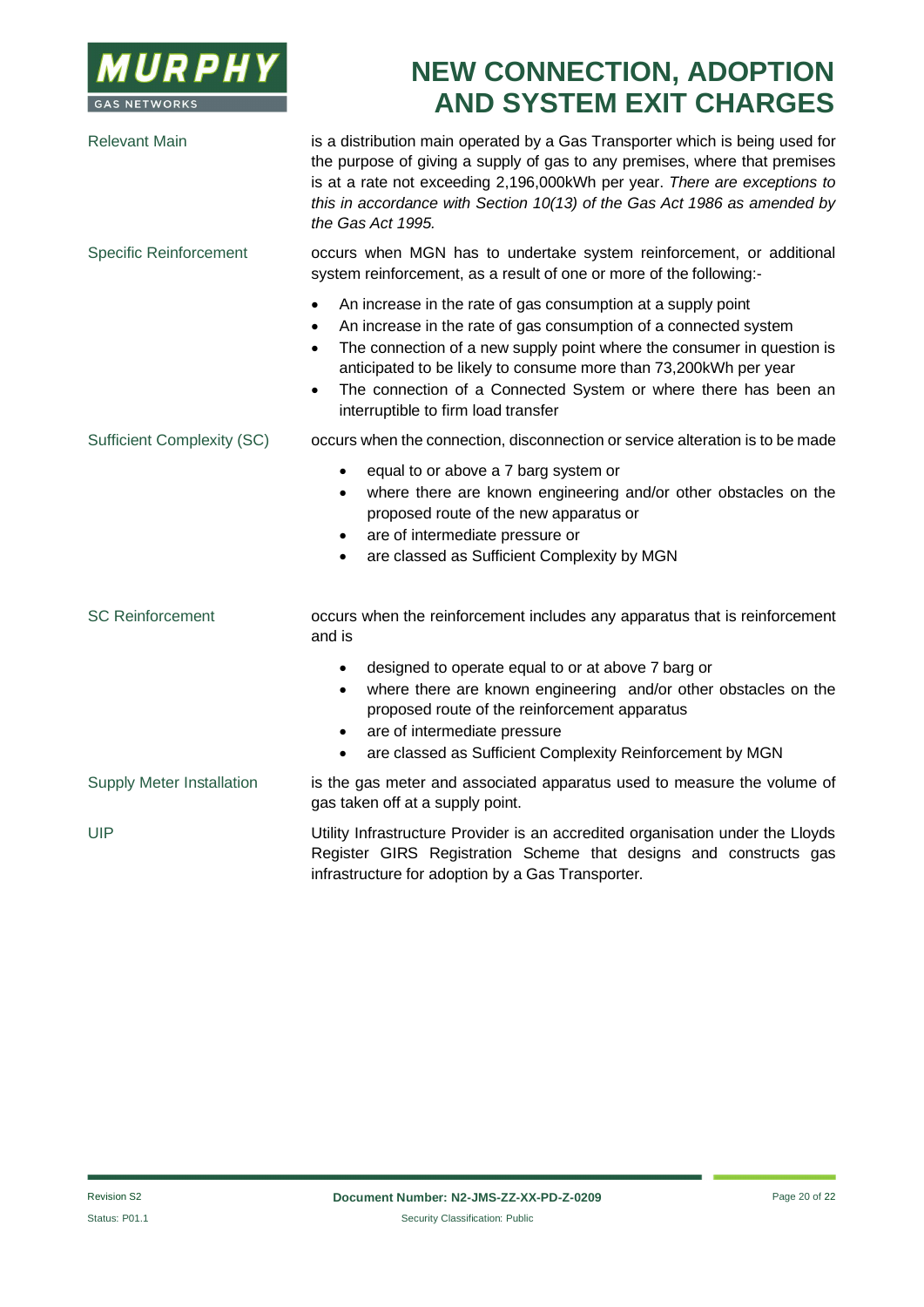

## **13.0 CHARGES SUMMARY**

The charges within in this statement are listed below for ease of reference

| <b>Description</b>                                      |                                                                                                          | <b>Additional</b><br><b>Information</b>                                         |                                          |                                                                                                                                                                                                                                                                                              |
|---------------------------------------------------------|----------------------------------------------------------------------------------------------------------|---------------------------------------------------------------------------------|------------------------------------------|----------------------------------------------------------------------------------------------------------------------------------------------------------------------------------------------------------------------------------------------------------------------------------------------|
| <b>New domestic</b><br>connection<br>standard charges   | <b>Connection, including</b><br><b>Excavation and</b><br><b>Reinstatement in the</b><br>public highways* | Connection,<br>excluding Excavation<br>and Reinstatement on<br>the private area | <b>Above Ground</b><br><b>Pipework</b>   | * This only includes for<br>excavation and backfill only<br>on the private area, and<br>does not include for any<br>permanent surface                                                                                                                                                        |
| (Section 4.0)                                           | £611.00                                                                                                  | £355.00                                                                         | £245.00                                  | reinstatement in the private<br>area.                                                                                                                                                                                                                                                        |
|                                                         | Service pipe size                                                                                        | <b>Unmade / Cultivated</b><br>surface                                           | <b>Footpath / Road</b><br><b>Surface</b> |                                                                                                                                                                                                                                                                                              |
| <b>Domestic</b>                                         | $\leq$ 32mm PE                                                                                           |                                                                                 |                                          |                                                                                                                                                                                                                                                                                              |
| disconnection<br>standard charges                       | Low and medium<br>pressures                                                                              | £540.00                                                                         | £569.00                                  |                                                                                                                                                                                                                                                                                              |
| (Section 5.0)                                           | <=63mm PELP                                                                                              |                                                                                 |                                          |                                                                                                                                                                                                                                                                                              |
|                                                         | Low and medium<br>pressures                                                                              | £545.00                                                                         | £625.00                                  |                                                                                                                                                                                                                                                                                              |
|                                                         | <b>Service length</b><br>diverted / altered*                                                             | <b>Including</b><br>Excavation**                                                |                                          | * These charges are based<br>on the length of the service<br>alteration of the<br>infrastructure, not of the                                                                                                                                                                                 |
| <b>Domestic</b><br>alteration<br>standard charges       | $\leq$ 2.0 metres                                                                                        | £569.00                                                                         |                                          | physical 'to and from' of the<br>termination.<br>** This only includes for<br>excavation and backfill on<br>the private area, and does<br>not include for any<br>permanent surface<br>reinstatement.                                                                                         |
| (Section 6.0)                                           | $2.0 \le 10.0$ metres                                                                                    | £1013.00                                                                        |                                          |                                                                                                                                                                                                                                                                                              |
|                                                         | $10.0 \le 20.0$ metres                                                                                   | £1679.00                                                                        |                                          |                                                                                                                                                                                                                                                                                              |
|                                                         | <b>Repair Type</b>                                                                                       | <b>Charge</b>                                                                   |                                          | * To replace a meter box<br>requires isolation of the<br>service which thusly will be<br>classed as an alteration of<br><2.0 metres as described                                                                                                                                             |
| <b>Domestic meter</b><br>box repair<br>standard charges | Repair meter box door /<br>hinge / lock                                                                  | £62.45                                                                          |                                          | previously. Please note<br>that if the meter box is of<br>the built-in variety and<br>needs to be replaced, the<br>customer will have to<br>undertake its installation<br>themselves, so a<br>disconnection standard<br>charge and a new<br>connection standard<br>charge will apply, and so |
| (Section 7.0)                                           | Replace meter box door                                                                                   | £63.82                                                                          |                                          |                                                                                                                                                                                                                                                                                              |
|                                                         | Replace meter box                                                                                        | *see right                                                                      |                                          | would not include for the<br>relocation and<br>reconnection of the gas<br>meter.                                                                                                                                                                                                             |
| <b>Abortive visit</b>                                   | <b>Project type</b>                                                                                      | Charge                                                                          |                                          |                                                                                                                                                                                                                                                                                              |
| standard charges<br>(Section 8.0 and<br>Section 9.7)    | Charge for domestic<br><b>Abortive Visit</b>                                                             | £92.00                                                                          |                                          |                                                                                                                                                                                                                                                                                              |
|                                                         | Charge for a non-<br>domestic abortive visit                                                             | Assessed on individual<br>basis                                                 |                                          |                                                                                                                                                                                                                                                                                              |